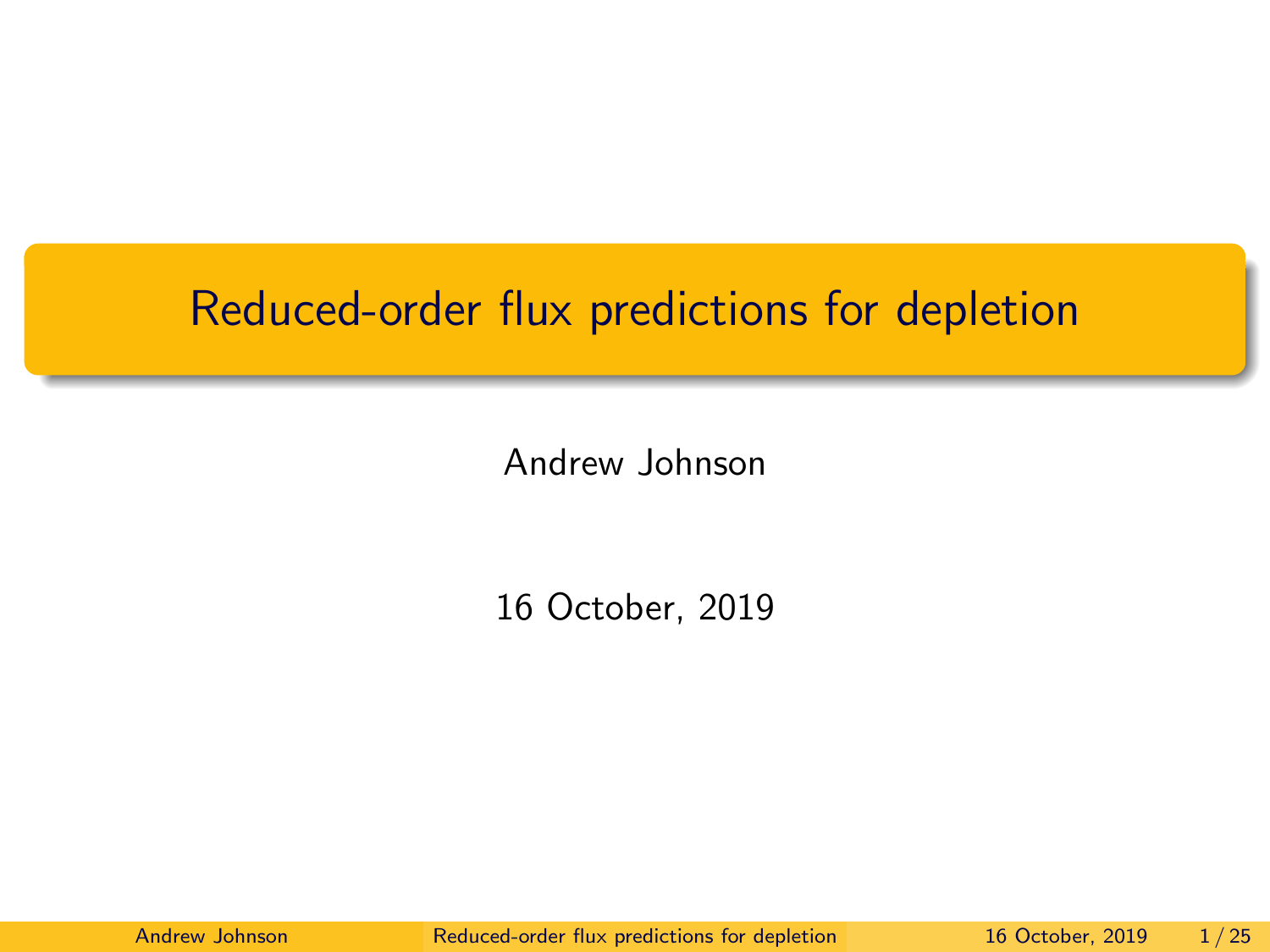# **Outline**



- [Solution Schemes](#page-4-0)
- 2 [Reduced Order Methods](#page-7-0)
	- **[Spatial Flux Variation Method](#page-8-0)**

#### **[Results](#page-12-0)**

- **•** [Predicted Flux](#page-13-0)
- [Custom Depletion Framework](#page-14-0)
- **•** [Figure of Merit](#page-18-0)

#### **[Conclusion](#page-20-0)**

**• [Proposed Depletion Interface](#page-22-0)**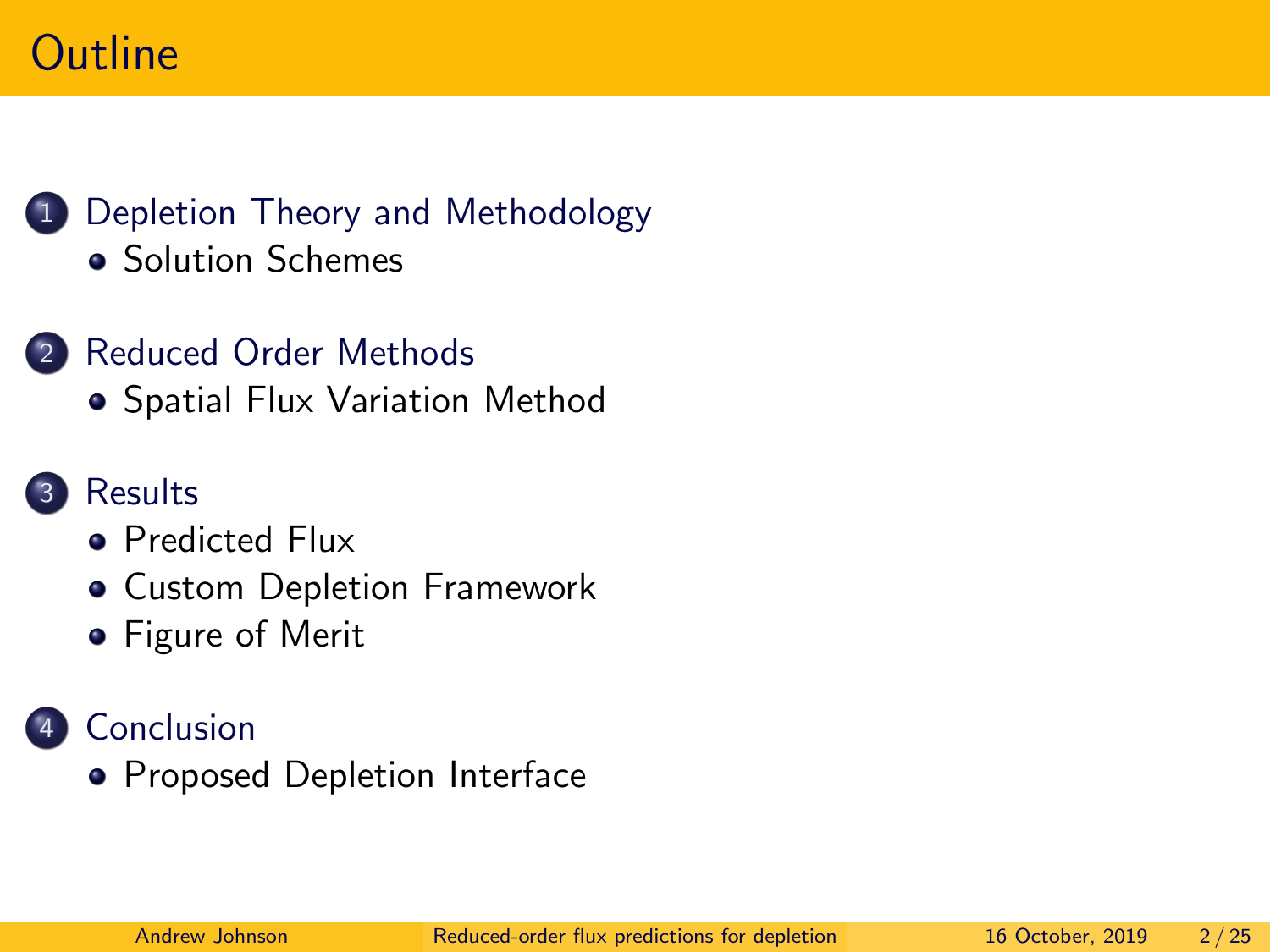- <span id="page-2-0"></span>• Solution to transport equation tightly coupled to compositions
- Many interesting phenomena are time dependent
- Depletion studies how compositions evolve over days to centuries
- Cutting edge MC codes support depletion in-line
	- $\triangleright$  Serpent, MC21, OpenMC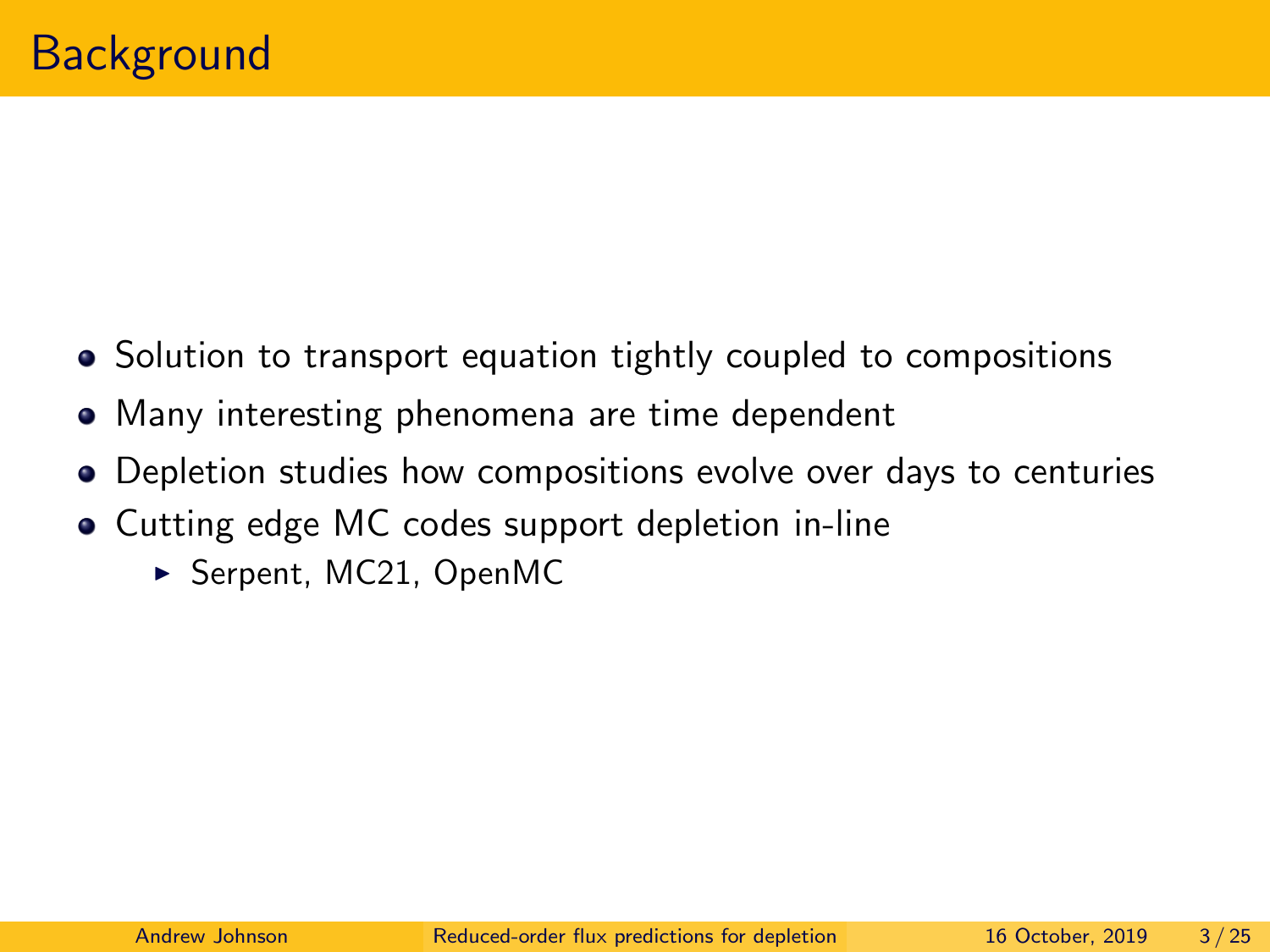- Typical two stage approach:
	- **1** Solve transport
	- **2** Freeze flux or power and deplete across some  $\Delta t$
- Longer steps  $\rightarrow$  fewer transport solutions
- Shorter steps  $\rightarrow$  capture time-dependent behavior

How to best capture time-dependence with practical run time?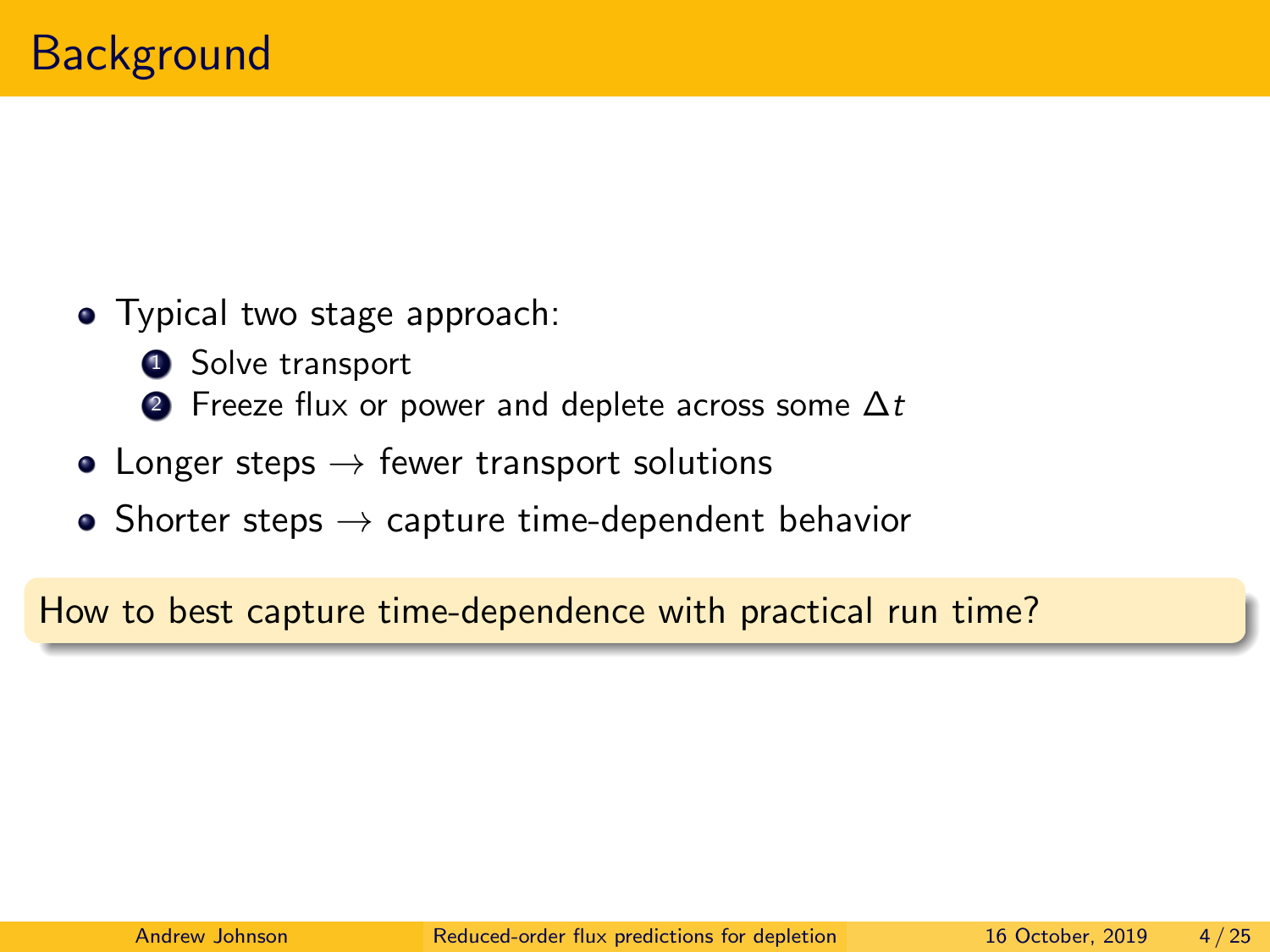- <span id="page-4-0"></span>• Basic Euler methods: predictor, predictor-corrector
- Sub-step methods: deplete with smaller time steps without transport
- Higher order methods: projection, extrapolation / interpolation
- **o** Iterative methods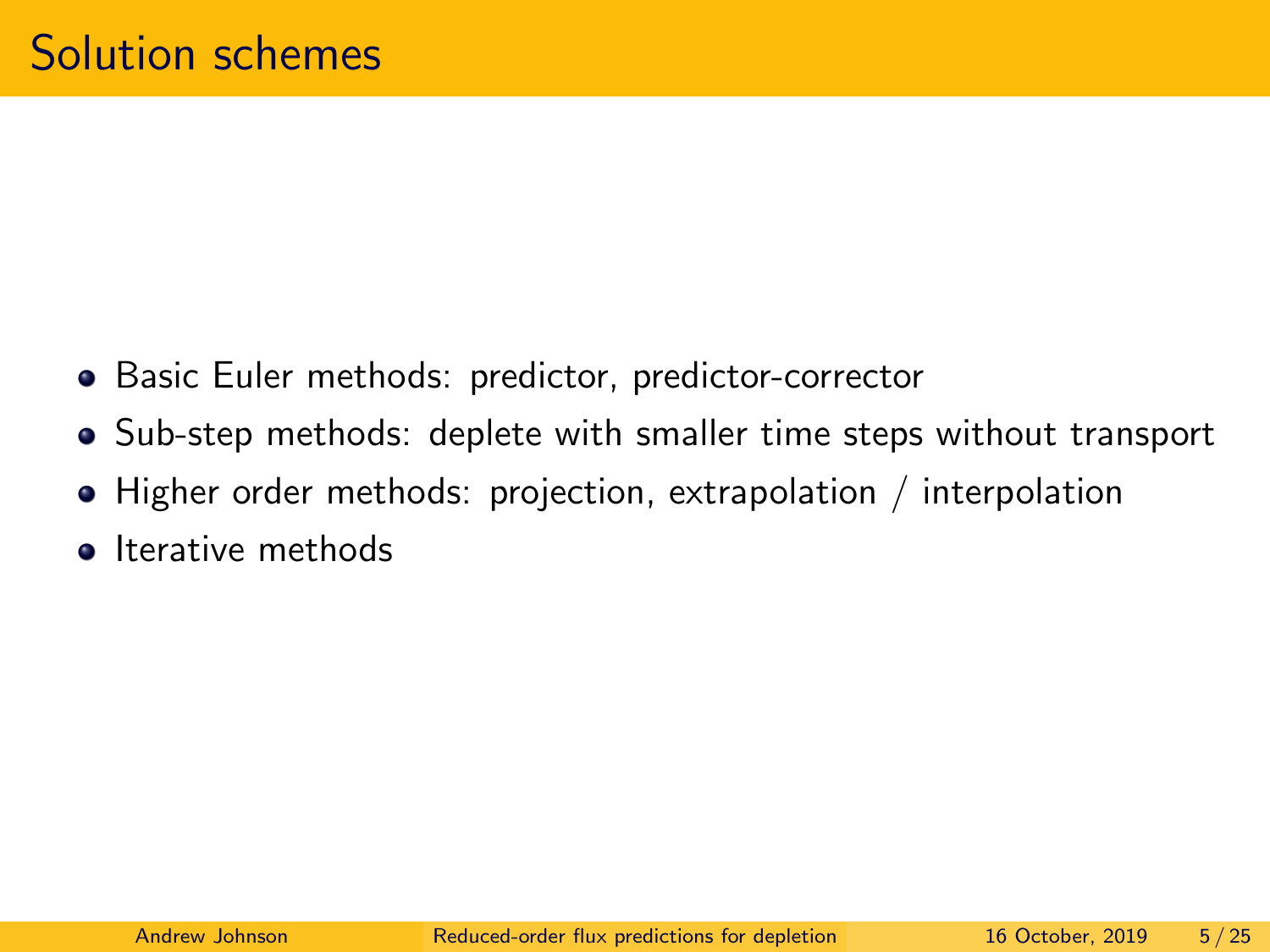## Solution Schemes

- More recent schemes cast time-dependence onto reaction rates
	- $\blacktriangleright$  Higher order methods, iterative methods
	- $\blacktriangleright$  Substep depletion
- Issues with stability, oscillations



Figure: EOL Flux share for fuel assembly using one day steps<sup>1</sup>

 $^1$ Johnson and Kotlyar, PHYSOR 2018

Andrew Johnson [Reduced-order flux predictions for depletion](#page-0-0) 16 October, 2019 6 / 25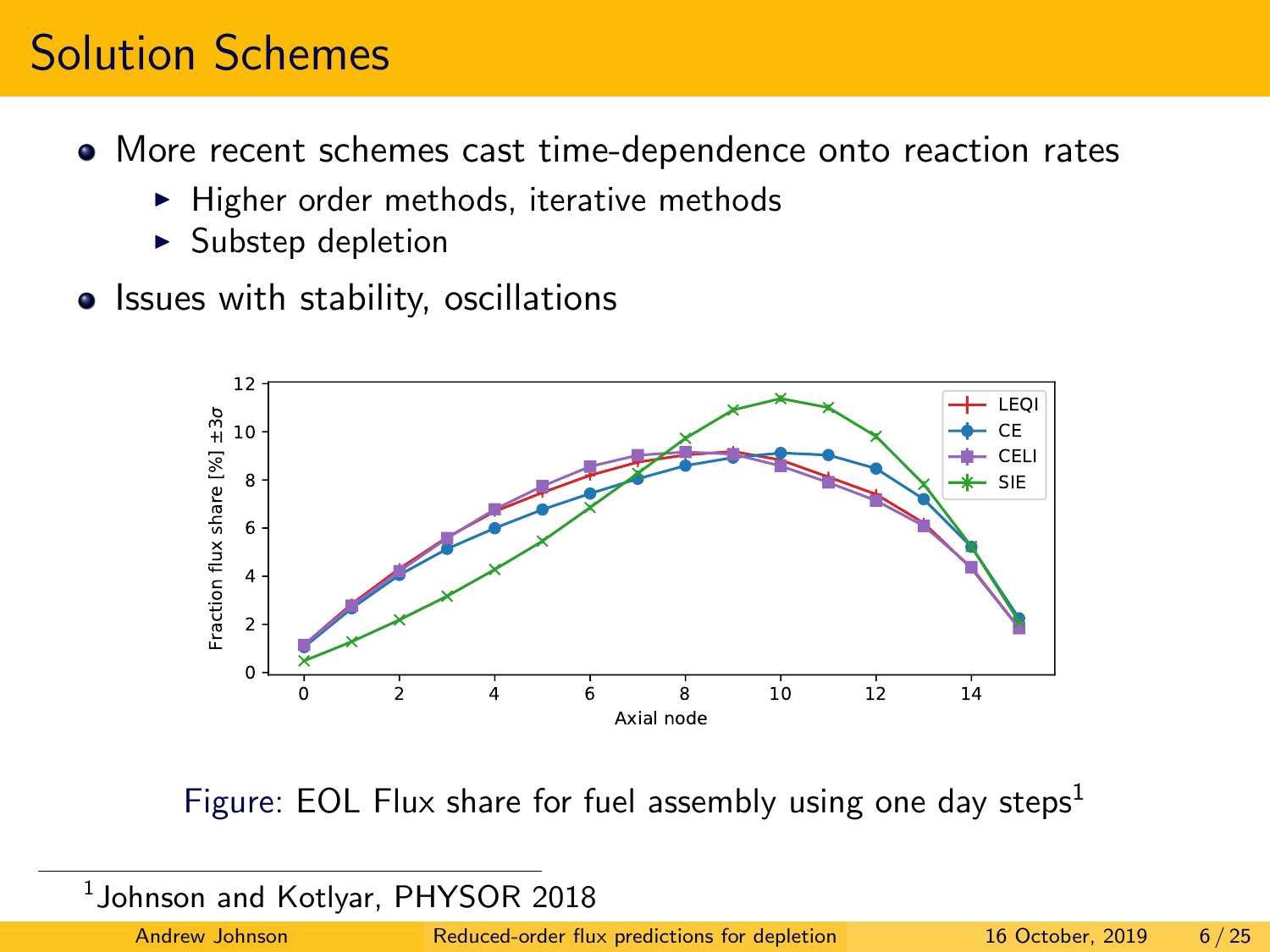- Most schemes isolate physics of each node / region
- Neighboring materials do not communicate
- Spectral changes are indirectly lost or misrepresented through extrapolation

Possible to re-capture spectral information without re-running full-transport?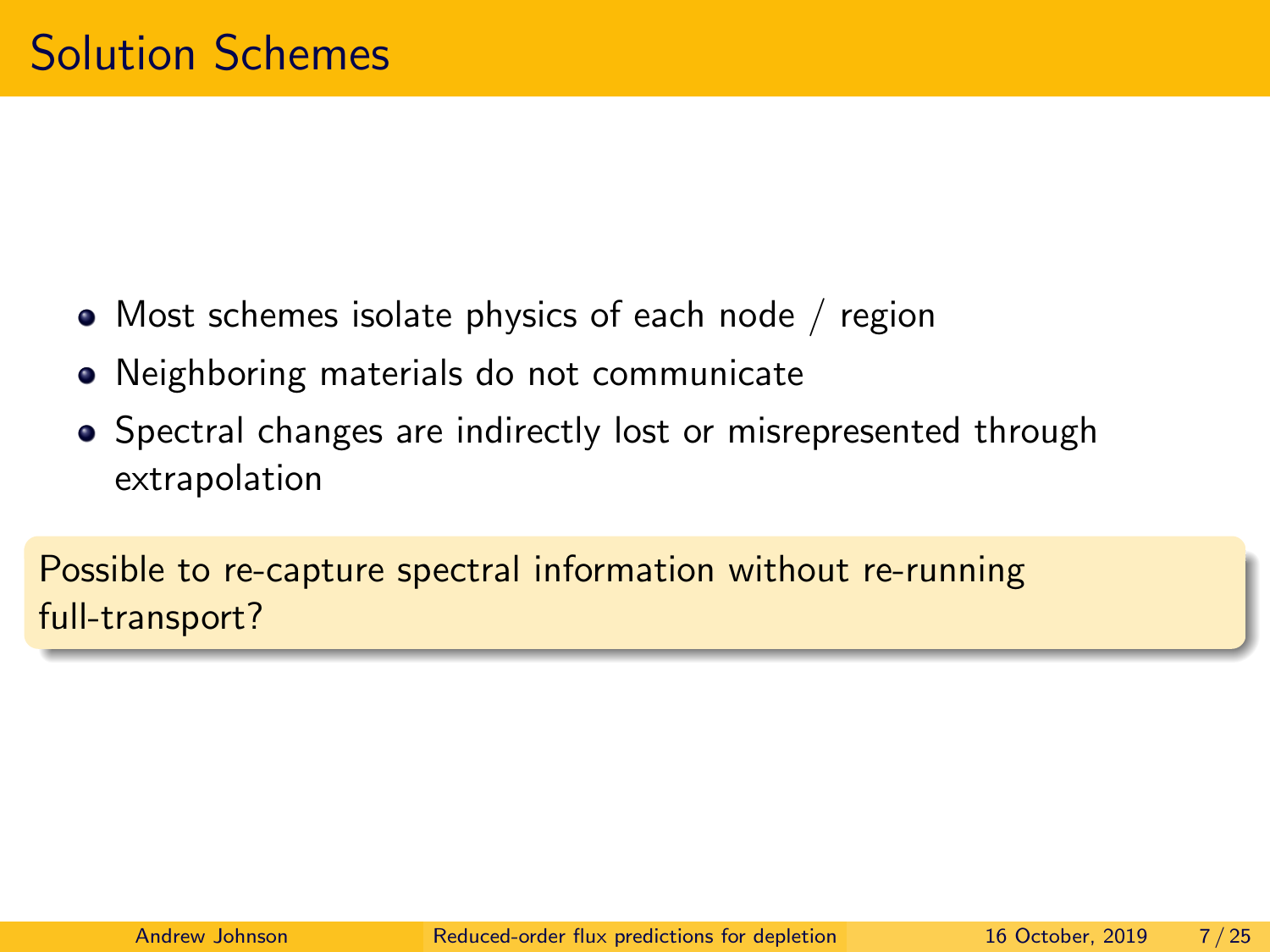- <span id="page-7-0"></span>• Trade some levels of accuracy for speed
- $\bullet$  Monte Carlo  $\rightarrow$  nodal diffusion
- $\bullet$  CFD  $\rightarrow$  subchannel
- Can we apply this for depletion?
- Better approximate how reaction rates and/or powers change?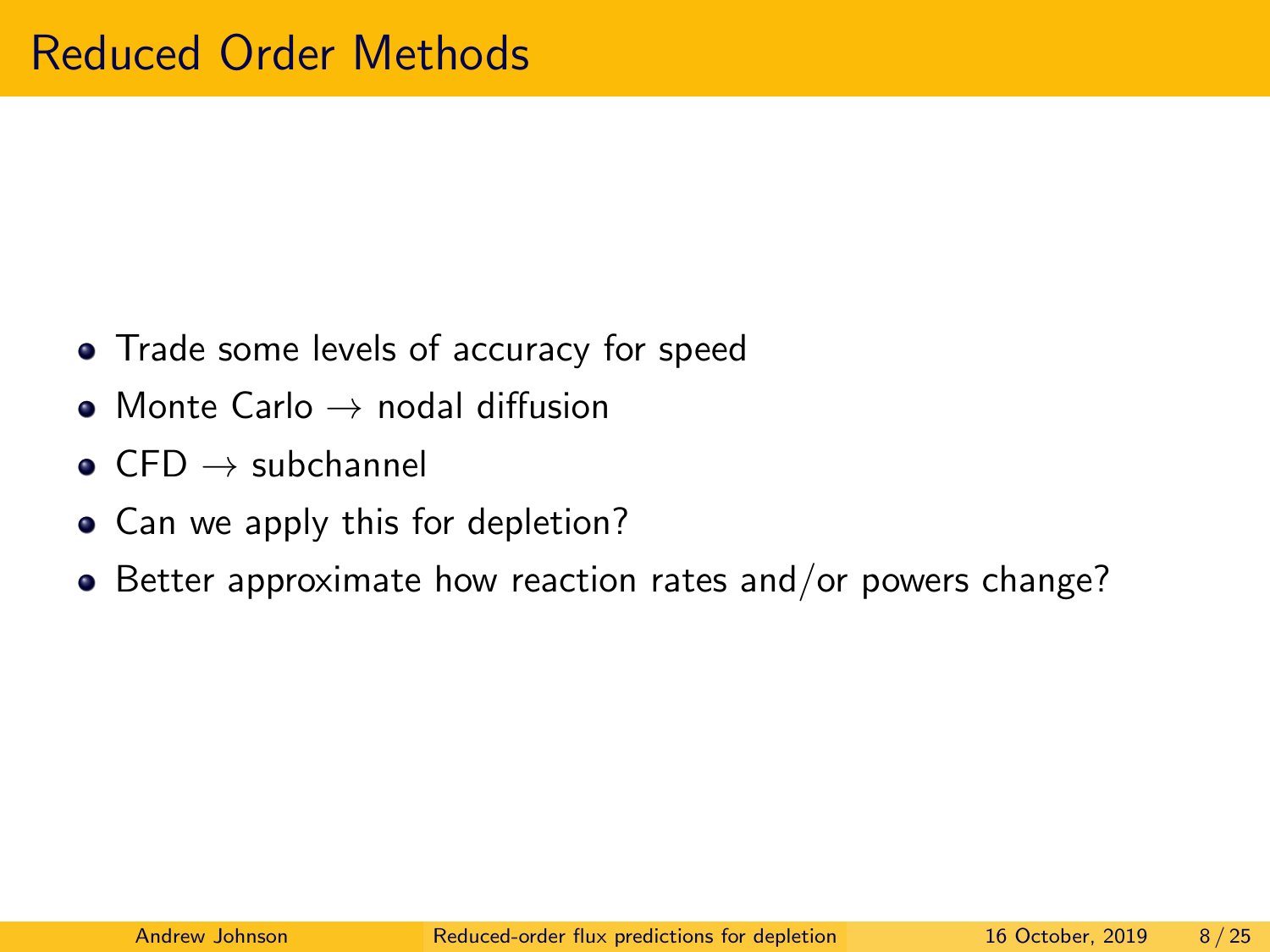- <span id="page-8-0"></span>• Predict how flux changes due to changes in compositions<sup>2</sup>
- Ability to emulate a transport solution using perturbation theory
- Require  $k_{\text{eff}}$ , beginning- and end-of-step macroscopic cross sections
- Require modes of forward and adjoint flux
- $\bullet$  Derivation relies upon work by Carney et. al<sup>3</sup>

 $^2$ [Johnson and Kotlyar \(2019\) Nuclear Science and Engineering.](https://doi.org/10.1080/00295639.2019.1661171) [doi:10.1080/00295639.2019.1661171](https://doi.org/10.1080/00295639.2019.1661171)

<sup>3</sup>Carnev, Brown, Kiedrowski, and Martin (2013) LA-UR-13-27078

Andrew Johnson [Reduced-order flux predictions for depletion](#page-0-0) 16 October, 2019 9/25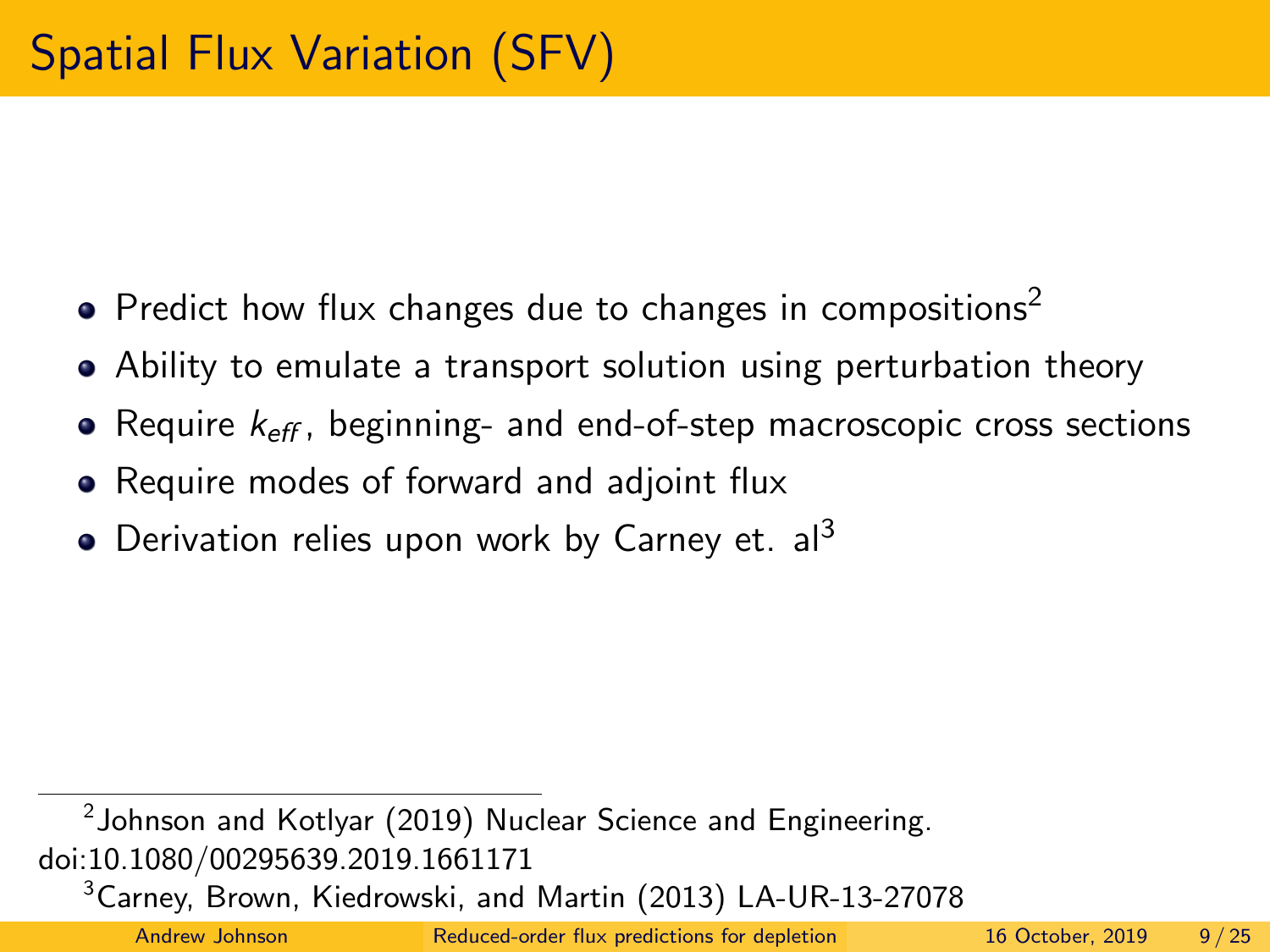#### **Derivation**

Represent beginning-of-step (BOS) transport equation as

$$
\mathcal{L}^{(0)}\Psi^{(0)} = \lambda^{(0)}\mathcal{M}^{(0)}\Psi^{(0)}\tag{1}
$$

Represent end-of-step (EOS) solution as perturbation of BOS

$$
\left(\mathcal{L}^{(0)} + \delta \mathcal{L}\right) \left(\Psi^{(0)} + \delta \Psi\right) =
$$
\n
$$
\left(\lambda^{(0)} + \delta \lambda\right) \left(\mathcal{M}^{(0)} + \delta \mathcal{M}\right) \left(\Psi^{(0)} + \delta \Psi\right)
$$
\n(2)

 $\bullet$  Expand  $\delta \Psi$  into sum of complete and biorthogonal basis functions

$$
\delta \Psi = \sum_{m=1}^{\infty} a_m \psi_m \approx \sum_{m=1}^{M} a_m \psi_m \tag{3}
$$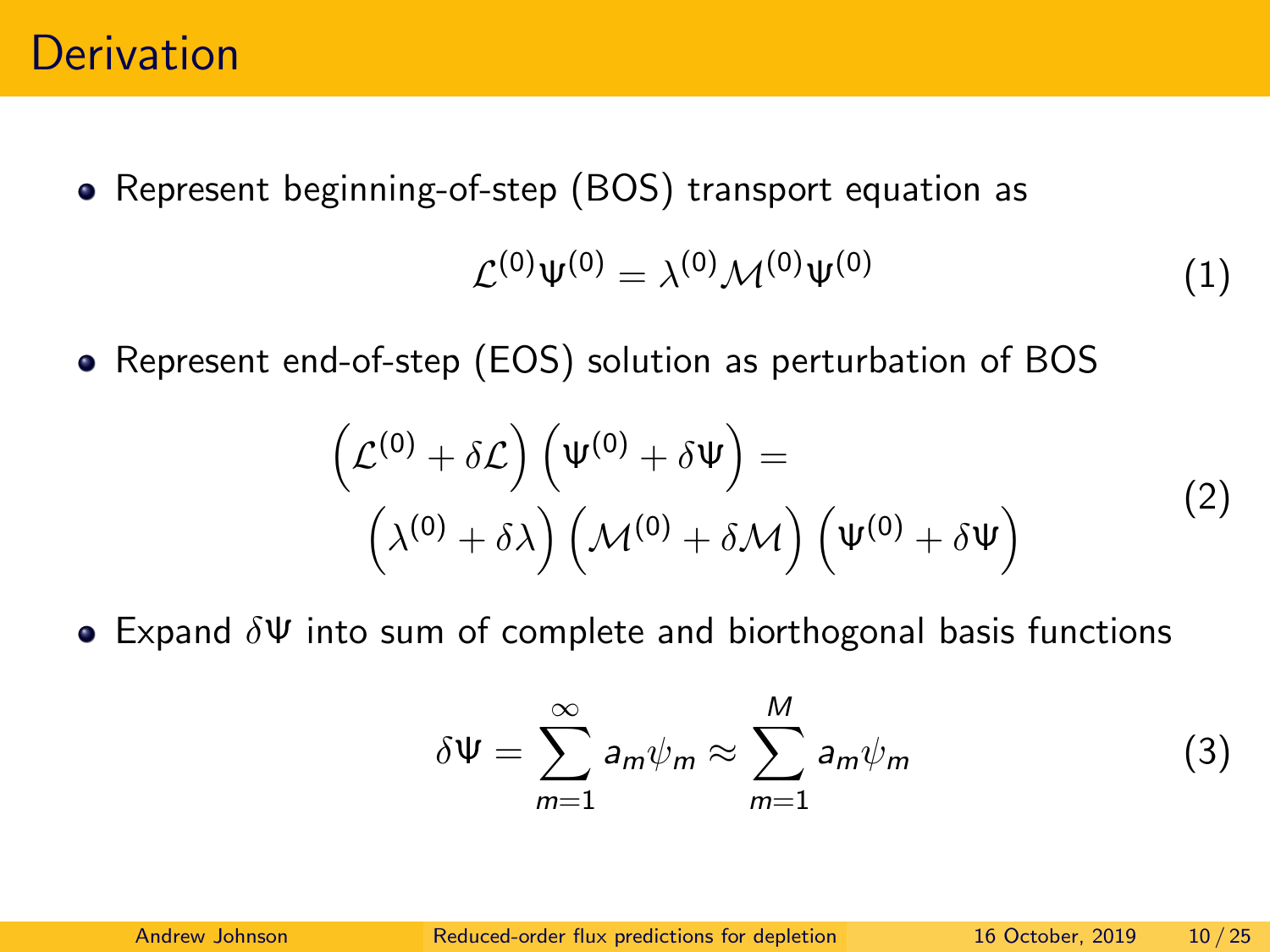#### **Derivation**

Basis functions  $\psi_{\bm m}$  and adjoint  $\psi_{\bm m}^\dagger$  satisfy

$$
\mathcal{L}^{(0)}\psi_m = \lambda_m \mathcal{M}^{(0)}\psi_m \tag{4}
$$

- Expand EOS solution and neglect second and third order perturbations
- Left multiply by adjoint mode  $\psi_n^\dagger$  and use orthogonality to obtain

$$
a_m = \frac{\left\langle \psi_m^{\dagger}, \left( \delta \mathcal{L} - \lambda^{(0)} \delta \mathcal{M} \right) \Psi^{(0)} \right\rangle - \delta \lambda \left\langle \psi_m^{\dagger}, \mathcal{M}^{(0)} \Psi^{(0)} \right\rangle}{\left( \lambda^{(0)} - \lambda_m \right) \left\langle \psi_m^{\dagger}, \mathcal{M}^{(0)} \Psi^{(0)} \right\rangle} \tag{5}
$$

• Use  $a_m$  to predict  $\delta \Psi$  and obtain  $\Psi^{(1)}$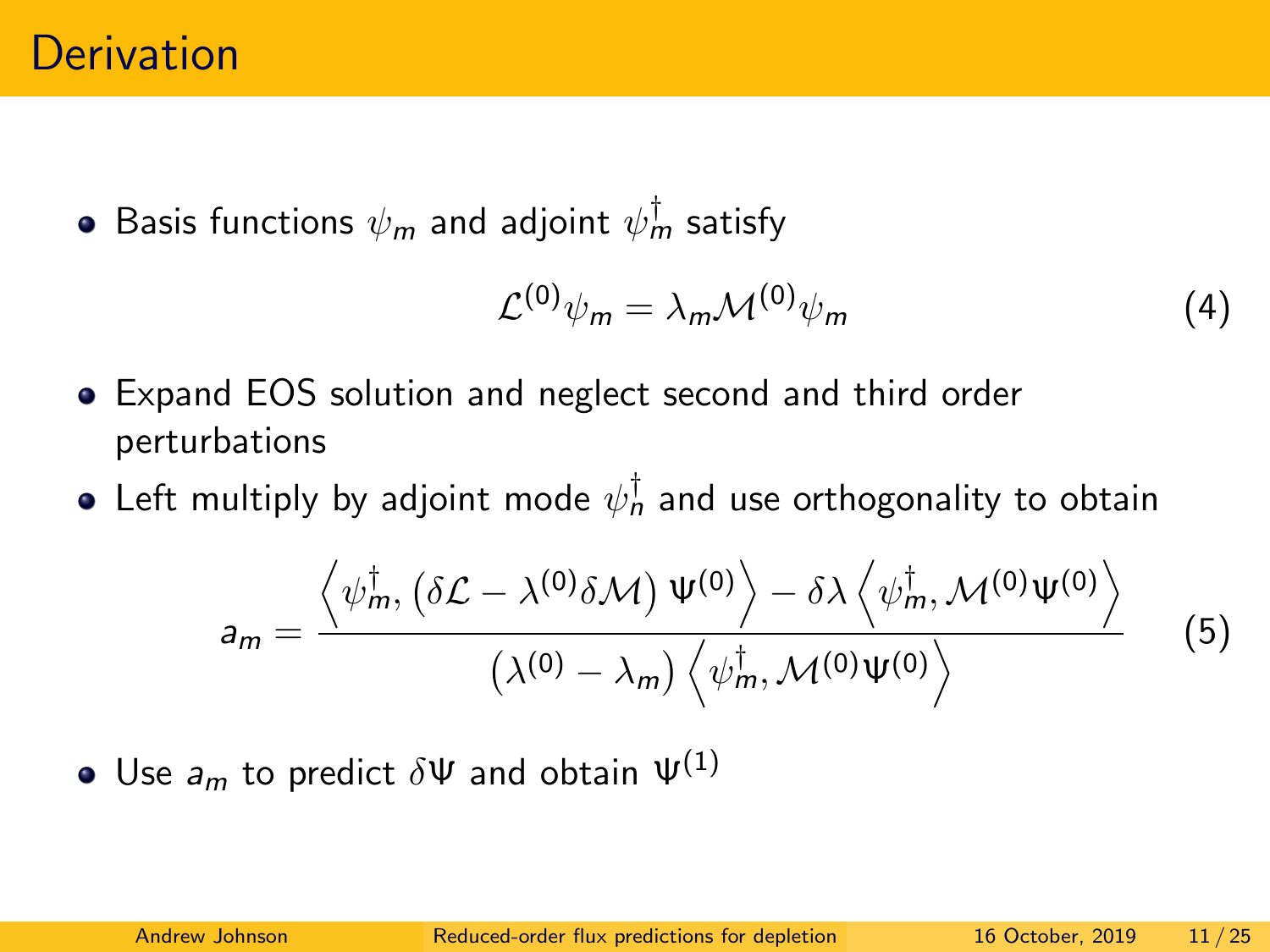- Predicted flux produced from routine is scalar flux, one group  $\phi^{(1)}$ 
	- **Equations are general, but**  $\phi$  **is needed for depletion**
- Approximate  $\delta \mathcal{L}$ ,  $\delta \mathcal{M}$  with changes in macroscopic cross sections,  $\delta {\cal L} \approx \Sigma_a^{(1)} - \Sigma_a^{(0)}, ~\delta {\cal M} \approx \nu \Sigma_f^{(1)} - \nu \Sigma_f^{(0)}$ f
- Approximate higher order modes of the flux with modes from fission matrix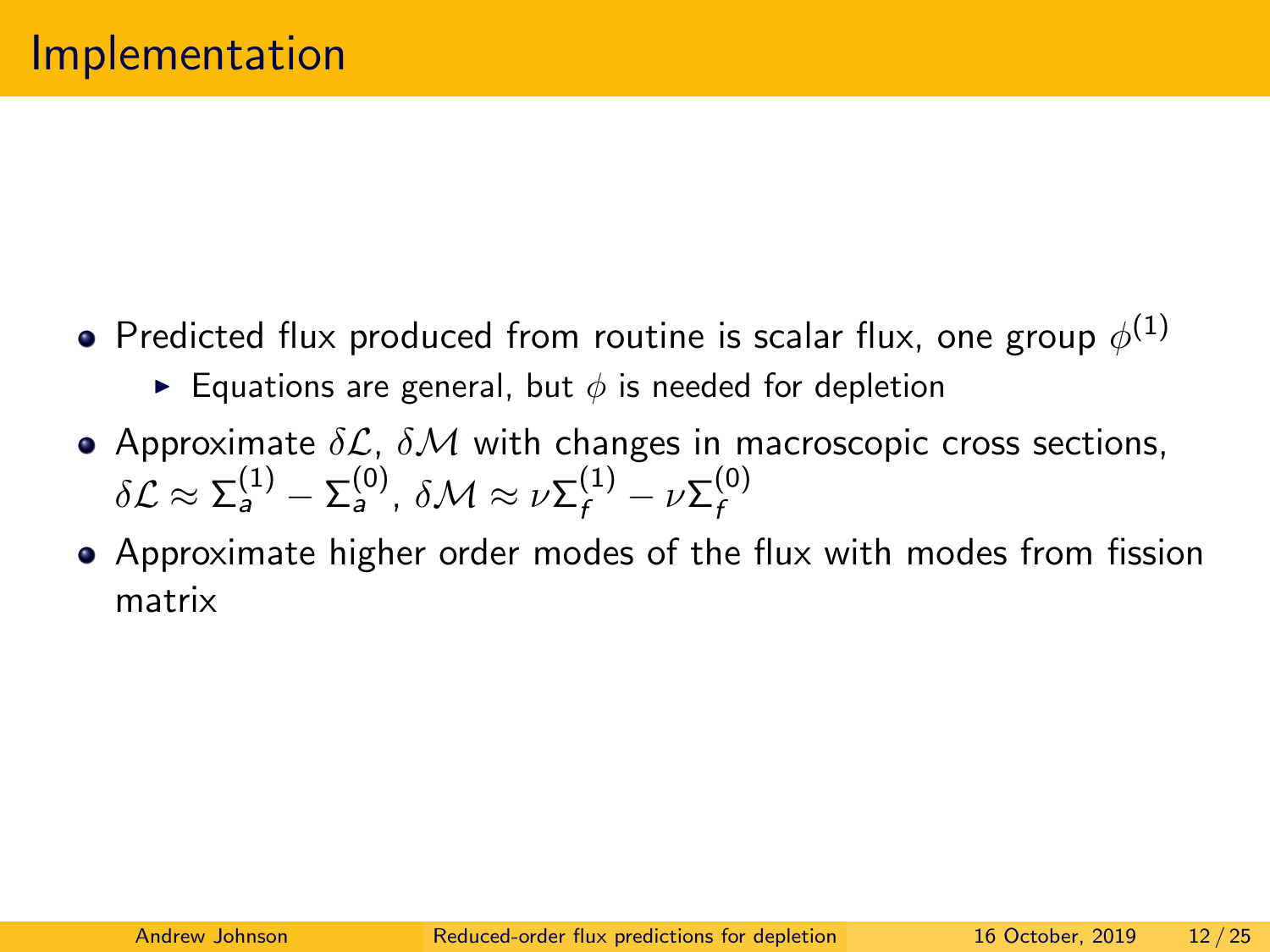- <span id="page-12-0"></span>Demonstrate the SFV method on a PWR pin
- Use exact EOS macroscopic cross sections
- Data generated with SERPENT 2.1.30
- Axially-varying moderator density
- Five different step sizes: 1, 5, 10, 25, 50 days
- Task with predicting the EOS flux across final step
	- From day  $59 \rightarrow 60$ ,  $50 \rightarrow 60$ , etc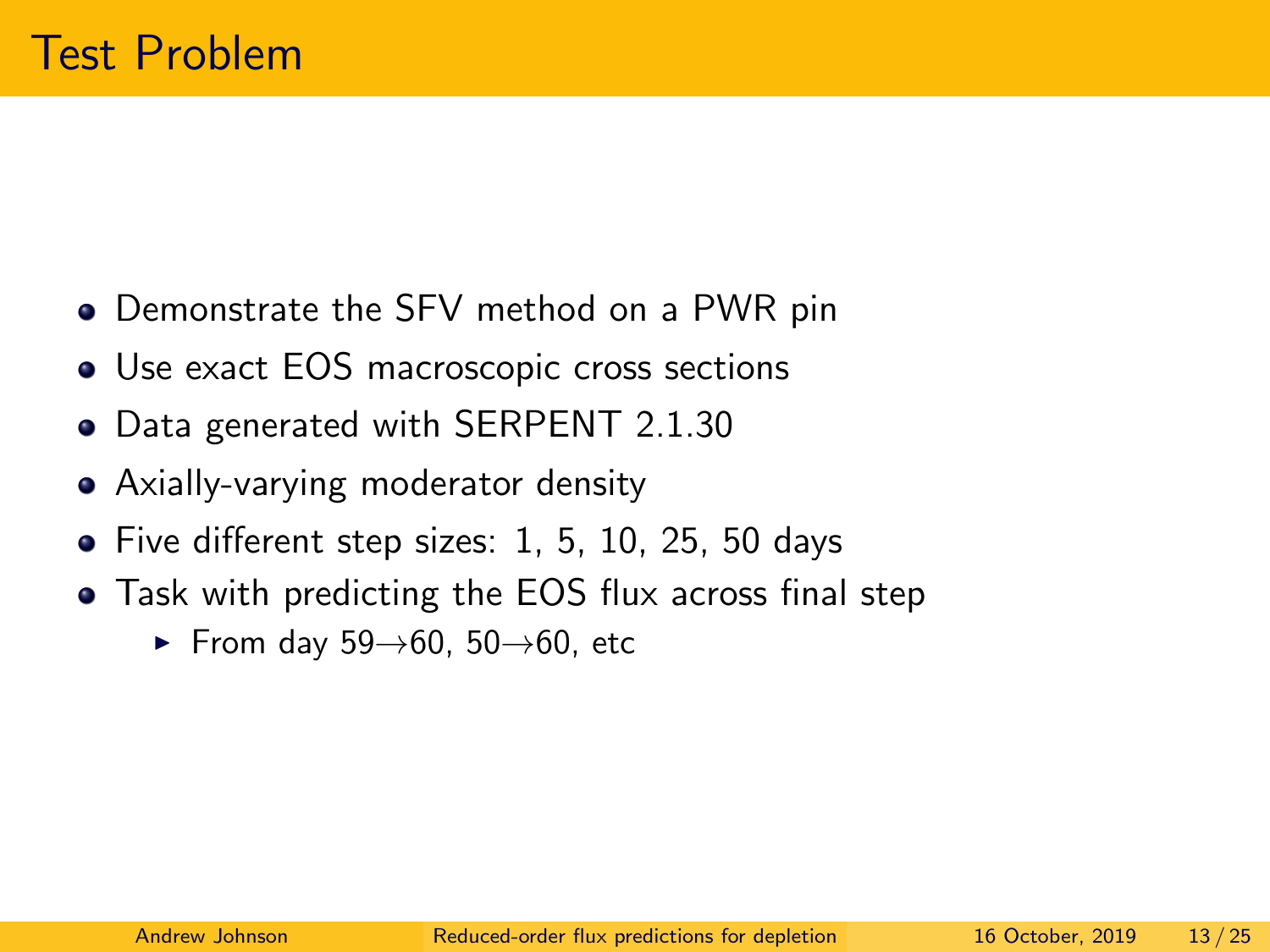## <span id="page-13-0"></span>Accuracy of SFV Prediction



Figure: Predicted flux across 25 and 50 day step size using exact macroscopic cross sections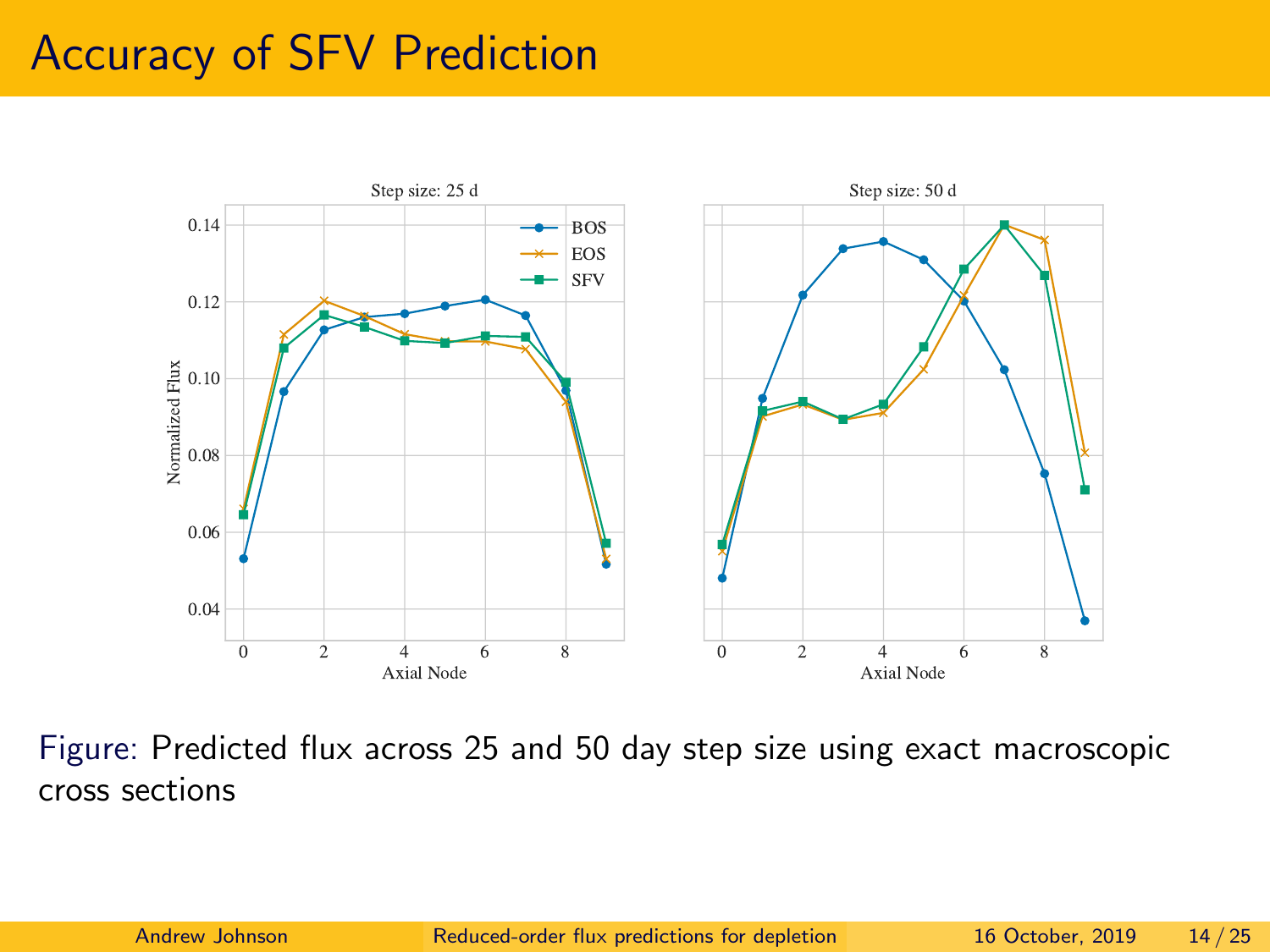# <span id="page-14-0"></span>Custom Depletion Framework

- Ideally obtain EOS  $\Sigma^{(1)}$  without rerunning transport simulation
- Model microscopic cross sections  $\sigma(t)$  as low-order polynomial

$$
\Sigma_r(t+\Delta t)=\sum_i N_i^{(1)}\sigma_r(t+\Delta t)
$$
 (6)

- $\bullet$  Write an external depletion program to compute EOS densities,  $\Sigma$ 
	- $\triangleright$  Use Serpent as transport solver
	- Extract  $\sigma$ , fission yields, other nuclear data
	- $\triangleright$  Deplete using IPF CRAM<sup>4</sup>
	- $\triangleright$  Extrapolate microscopic cross sections using low-order polynomials
- $\bullet$  Goal is to emulate inclusion of SFV prediction into transport  $+$ burnup routine

<sup>4</sup>Pusa (2016) Nuclear Science and Engineering. [doi: 10.13182/NSE15-26](https://doi.org/10.13182/NSE15-26)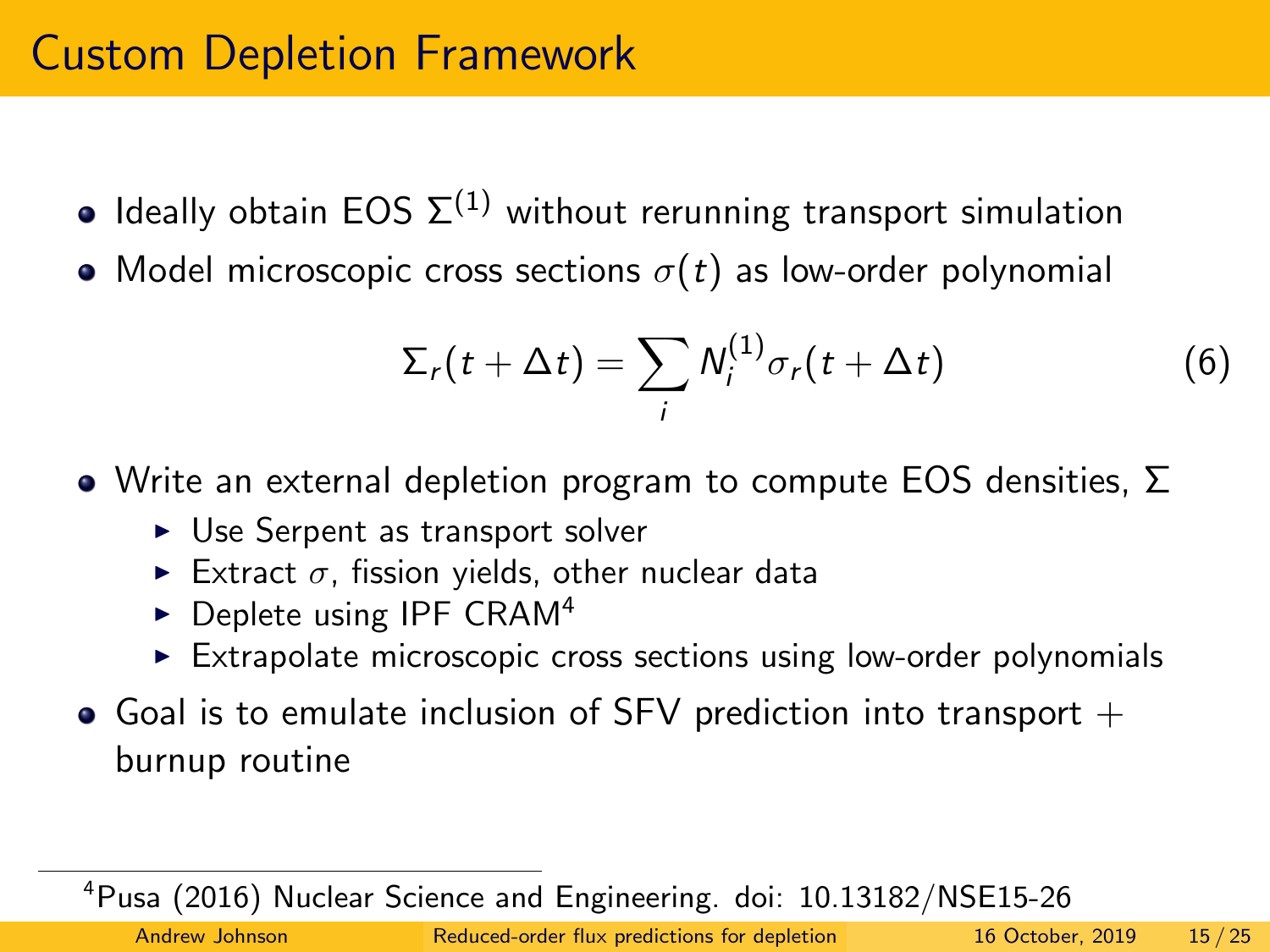# Validating CRAM Solver



Figure: Error using custom CRAM solver with Serpent depletion matrix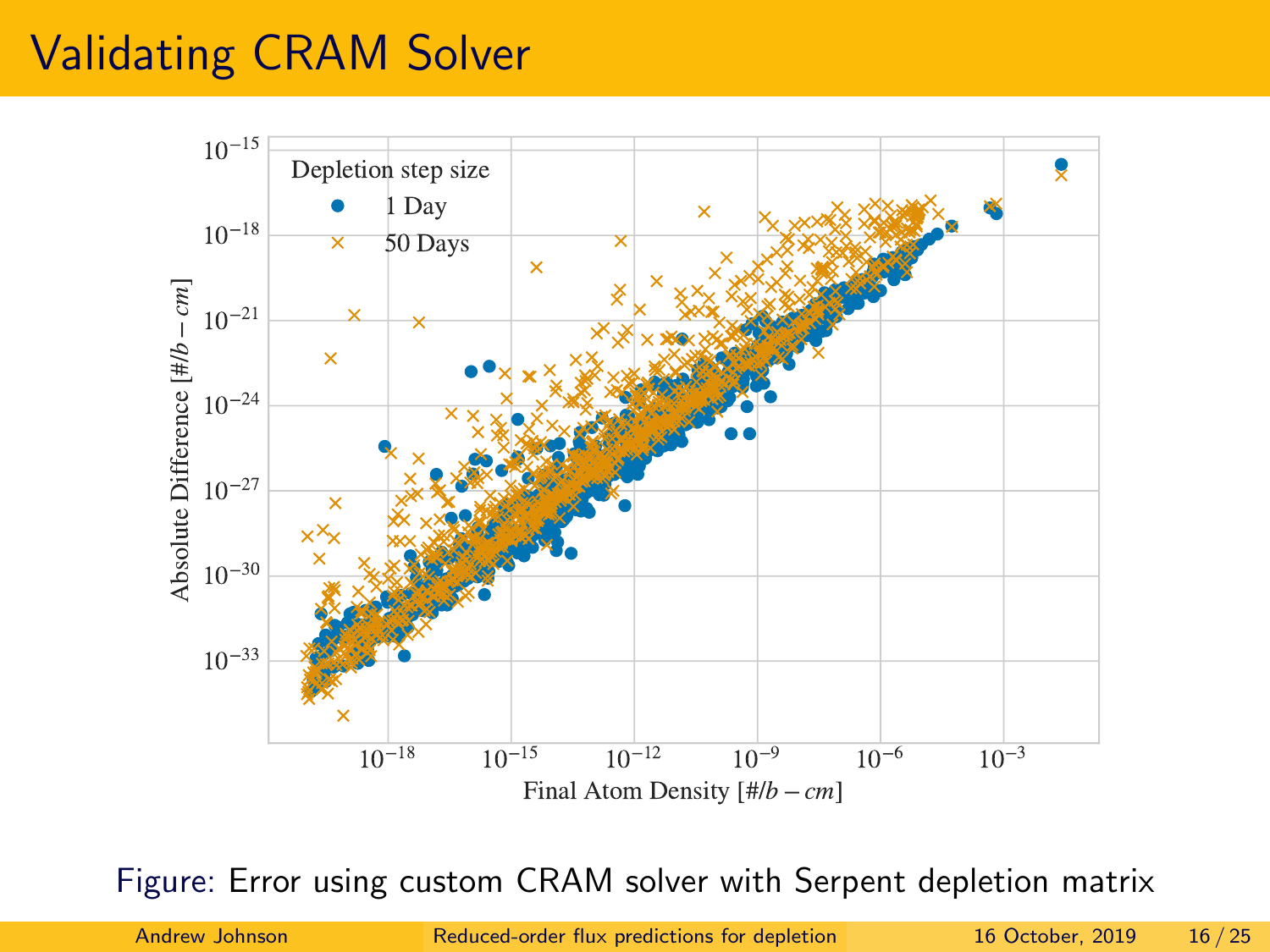### Accuracy of cross section extrapolation



Figure: Distribution in extrapolation errors for step sizes and orders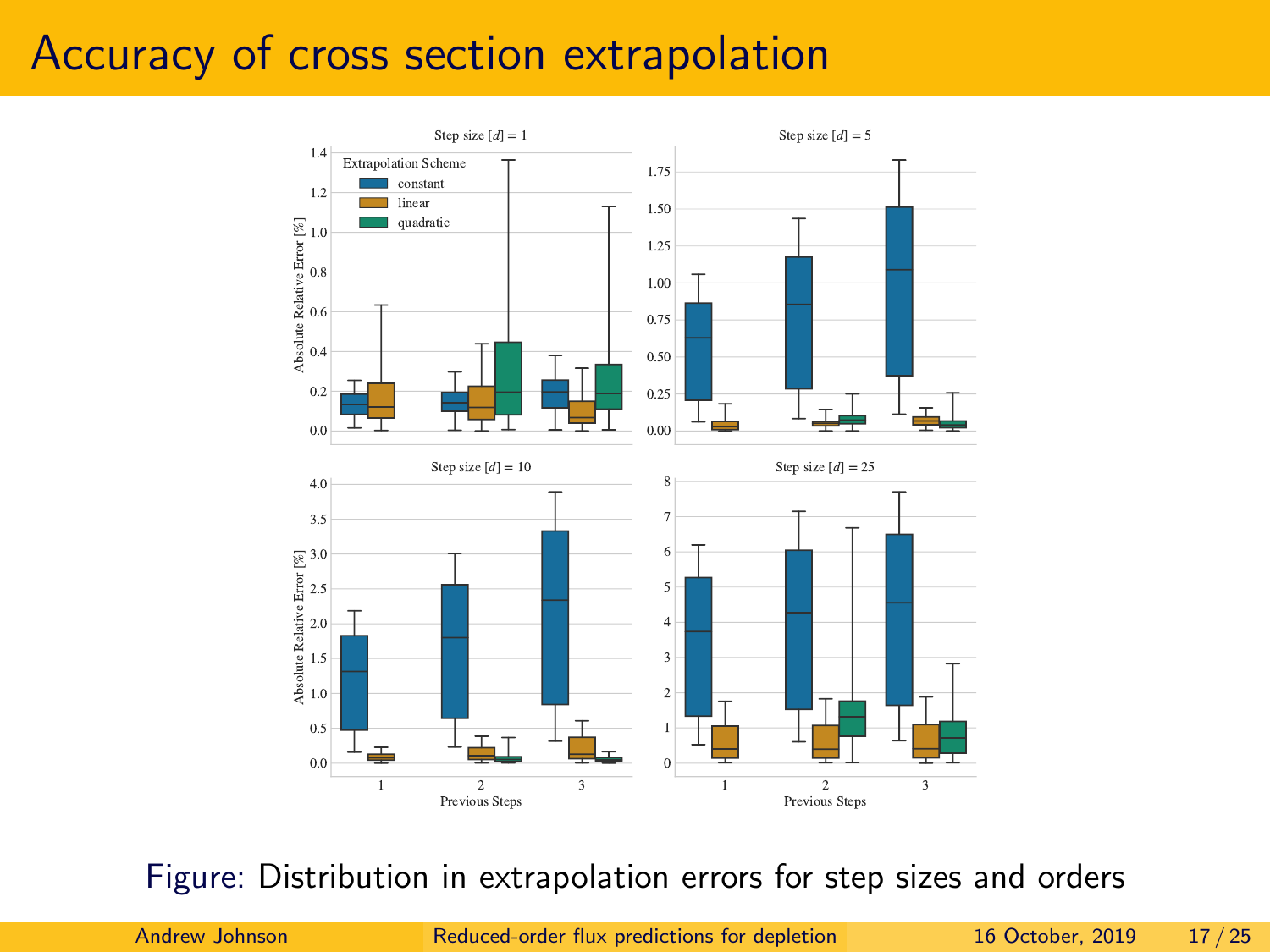## Flux Prediction with Custom Depletion Framework



Figure: Predicted fluxes with and without depletion framework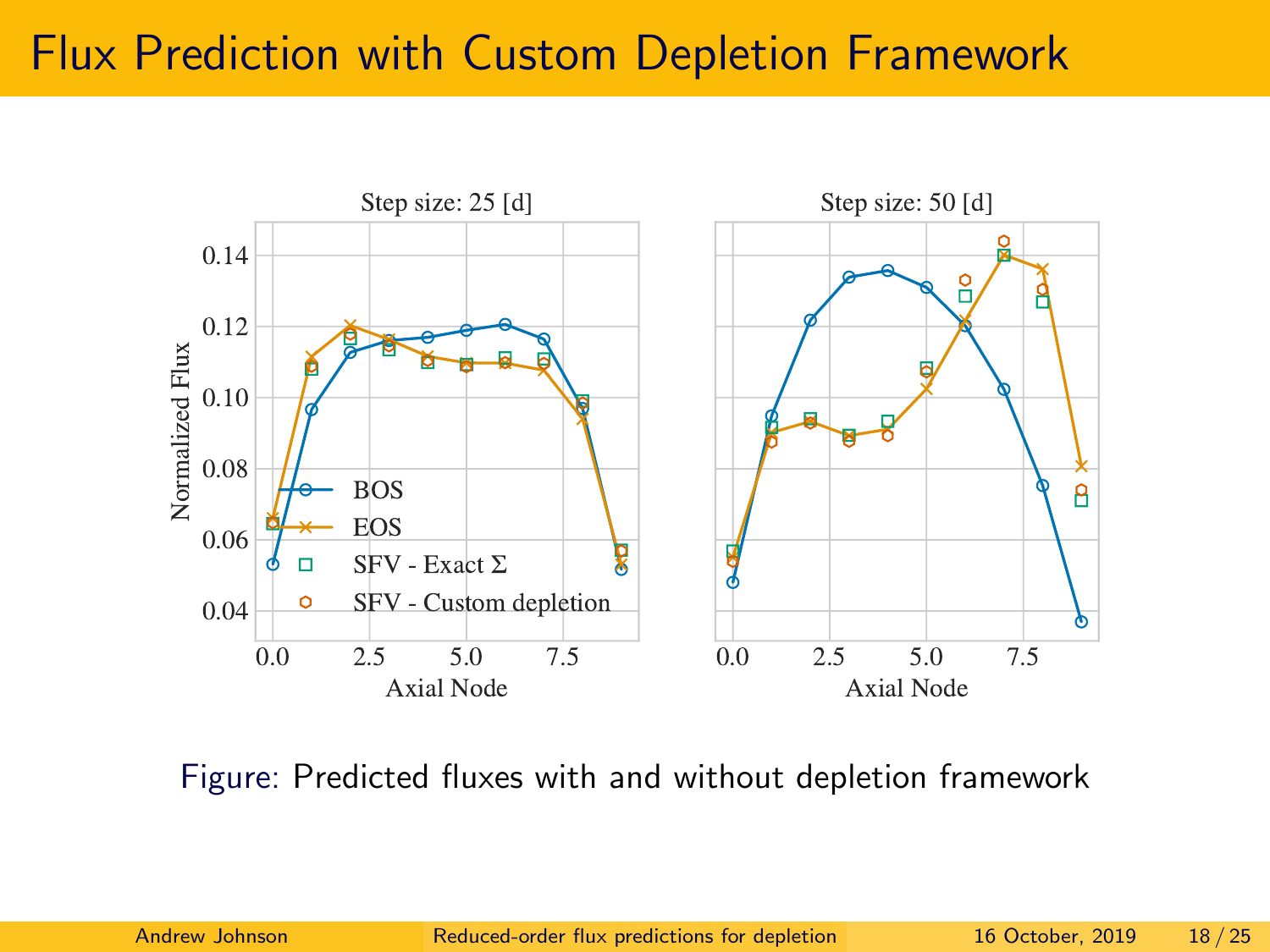- <span id="page-18-0"></span>• How beneficial is this approach?
- Define figure of merit to be

$$
FOM \equiv \frac{SF}{RMS^2}
$$

- Fission matrix has non-negligible cost  $SF \approx 1.15x$ 
	- $\triangleright$  But avoid an entire transport solution
- Compare as if BOS flux taken to be EOS flux, e.g.  $SF \equiv 2$

(7)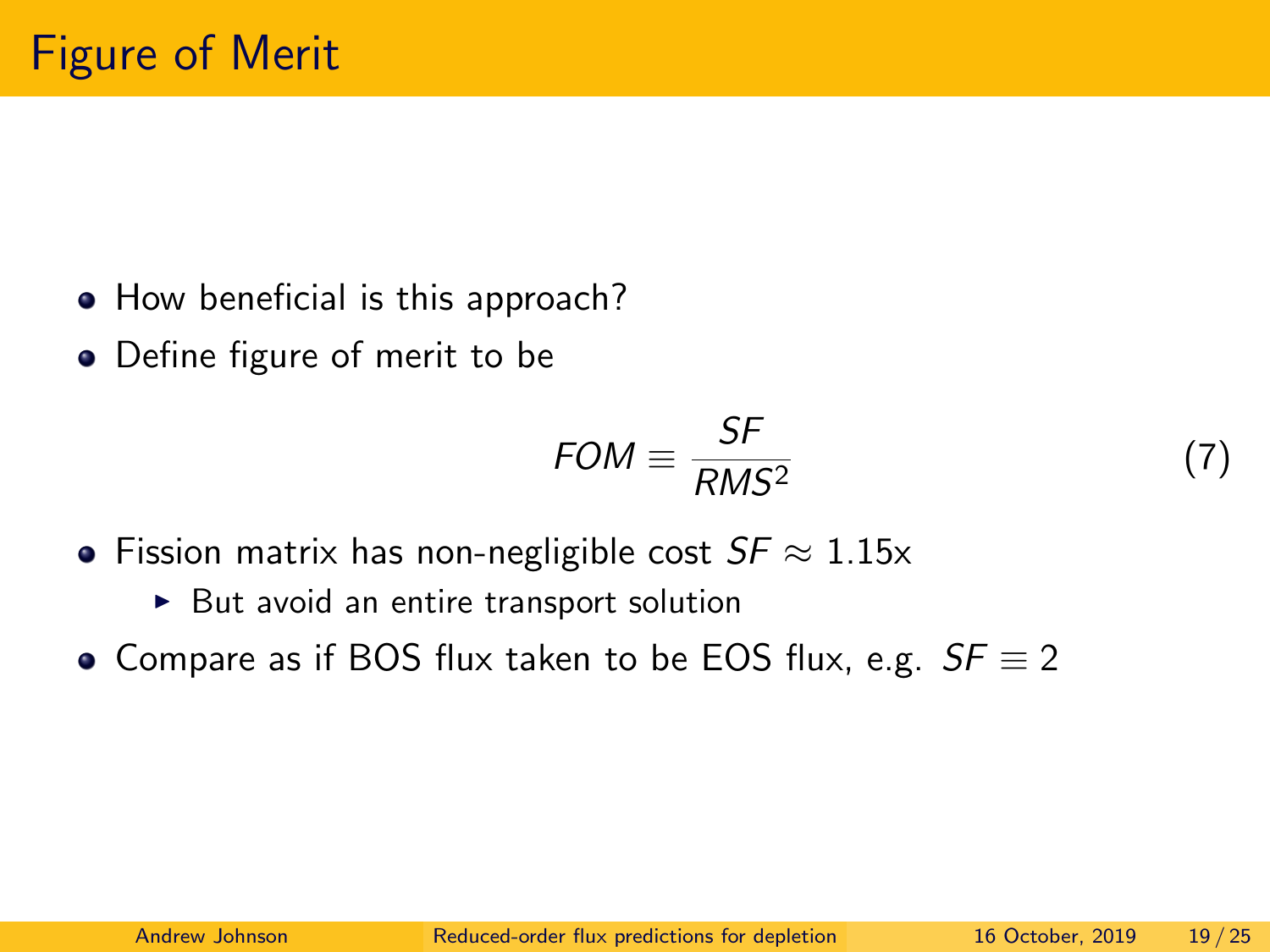#### Table: Tabulated RMS percent error and FOM for comparing SFV predicted flux

|               | <b>BOS Fluxes</b> |            | <b>SFV</b> |            |                          |
|---------------|-------------------|------------|------------|------------|--------------------------|
| Step side [d] | <b>RMS</b>        | <b>FOM</b> | <b>RMS</b> | <b>FOM</b> | <b>SFV</b><br><b>BOS</b> |
|               | 0.016             | 2261.8     | 0.030      | 6797.5     | 3.005                    |
| 5             | 0.013             | 6852.0     | 0.017      | 10551.2    | 1.540                    |
| 10            | 0.014             | 2315.4     | 0.029      | 9247.4     | 3.994                    |
| 25            | 0.036             | 228.0      | 0.094      | 1322.1     | 5.799                    |
| 50            | 0.052             | 16.1       | 0.353      | 635.1      | 39.447                   |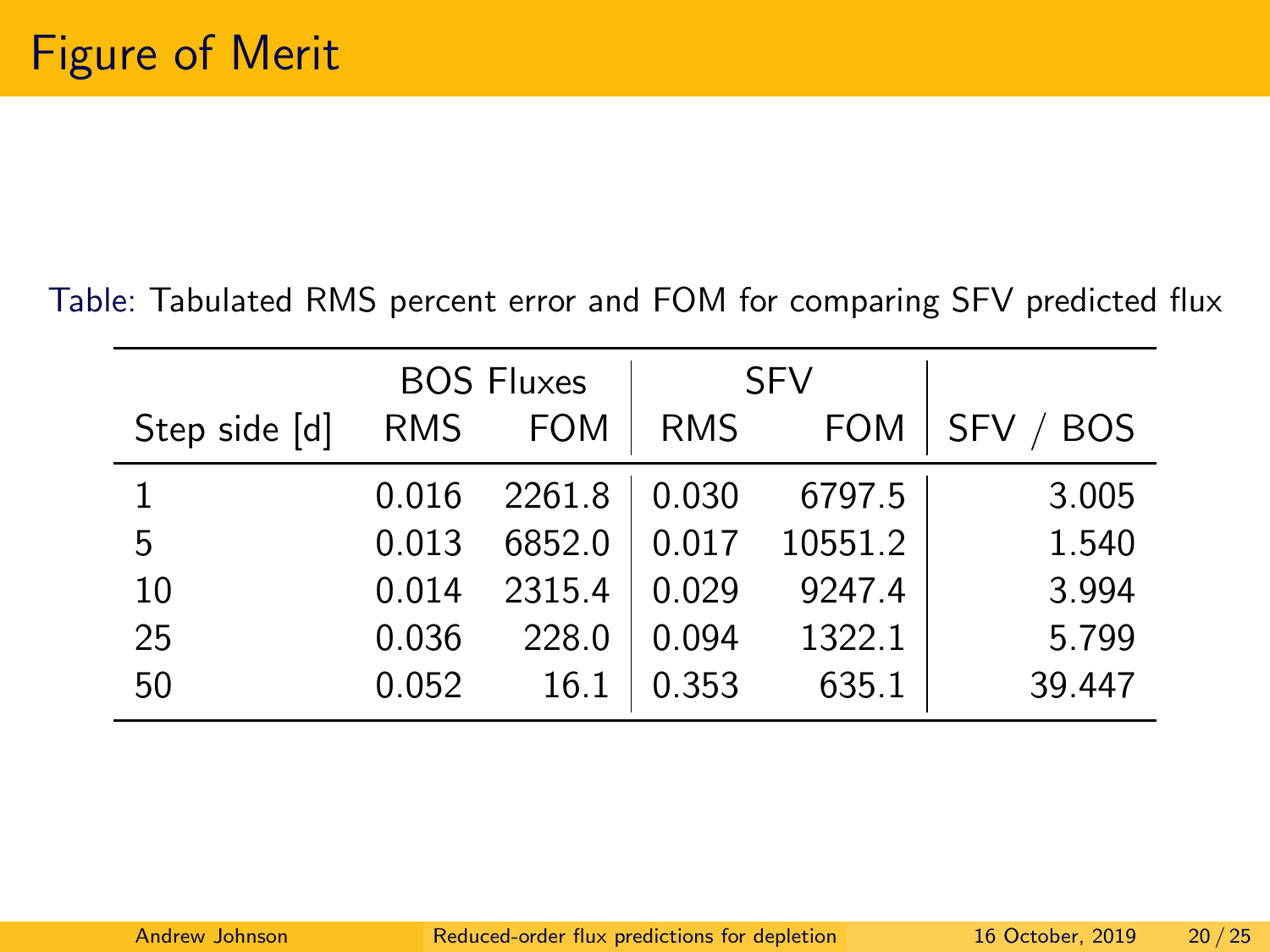- <span id="page-20-0"></span>• Introduced the SFV method for predicting changes in spatial flux
- Verified against Serpent for a PWR pin
	- $\triangleright$  Accurate to within few percent
	- ► Captures  $> 100\%$  changes in flux
- Employed a custom depletion framework to predict EOS macroscopic cross sections
- Demonstrate this as a potential reduced order flux prediction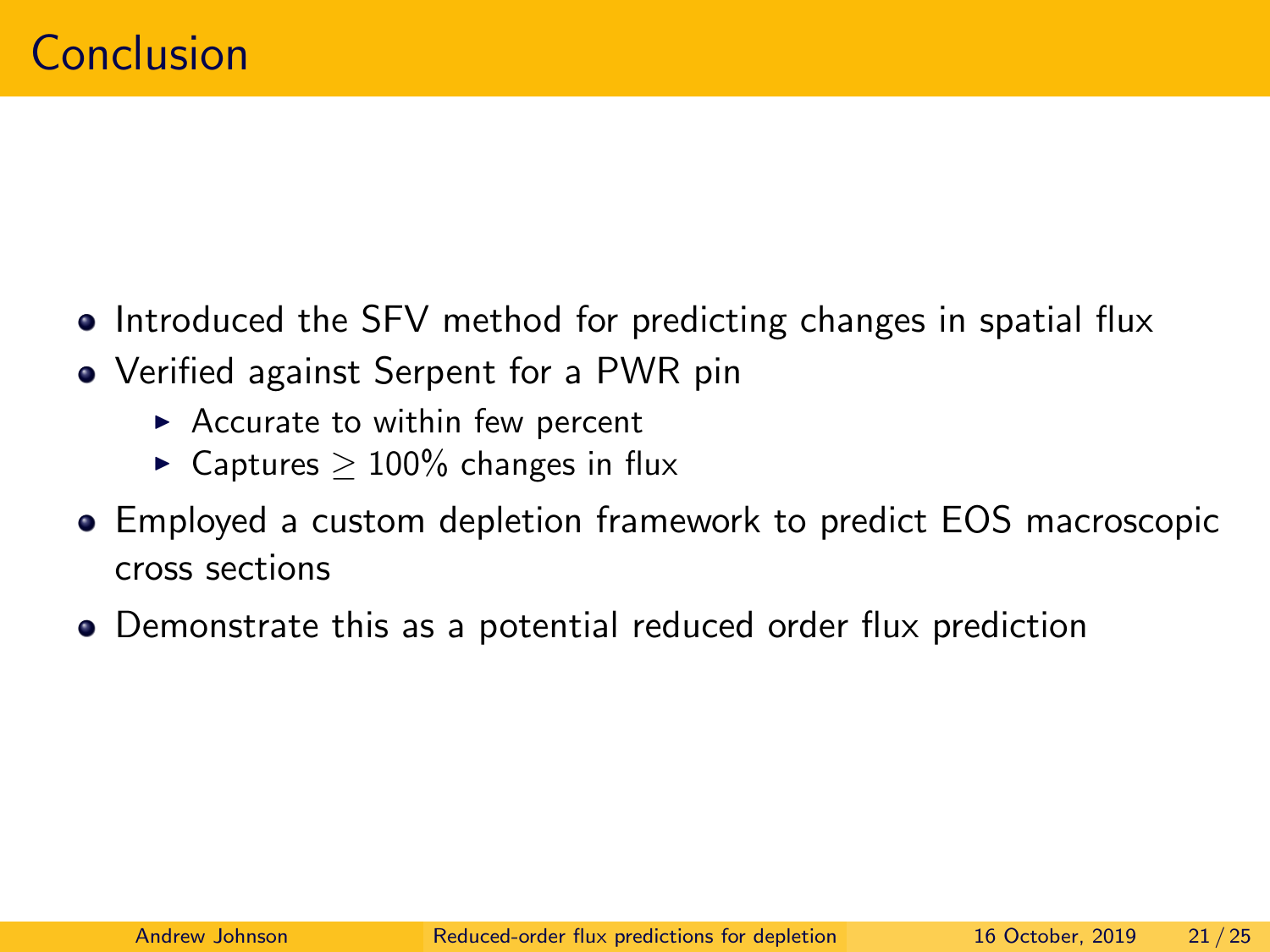- Re-deplete using predicted flux in substep method
- Improve assumptions on  $\delta \mathcal{L}$ ,  $\delta \mathcal{M}$ ,  $\delta \lambda$
- Alternative reduced order flux predictions e.g. diffusion
- Larger, more complicated problems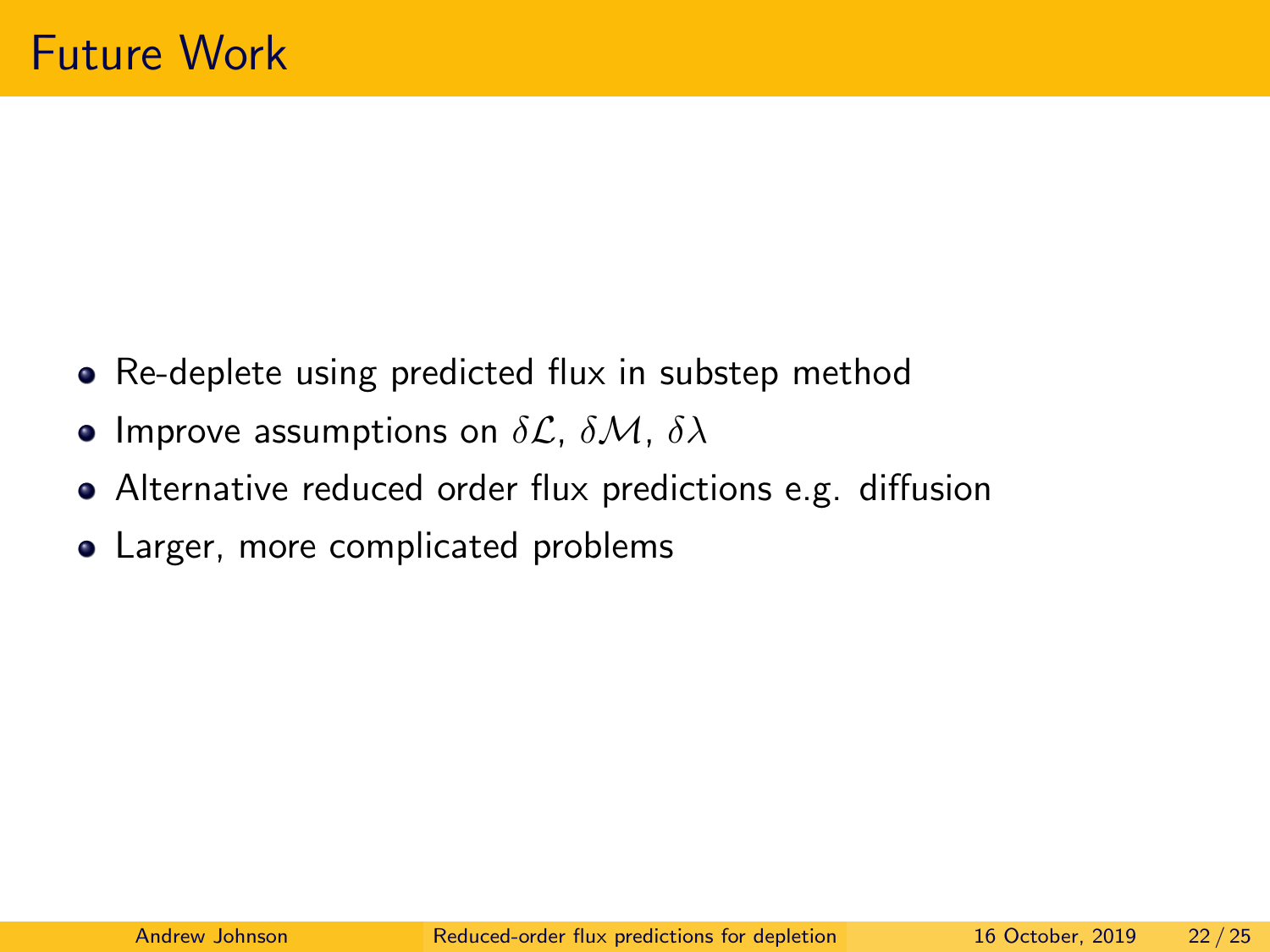- <span id="page-22-0"></span>• Serpent was and is used in conjunction with other external depletion programs
	- **1** Run Serpent; Get depletion data; Terminate
	- External depletion  $\rightarrow$  new compositions
	- <sup>3</sup> Reload Serpent with new compositions
	- <sup>4</sup> Repeat
- <span id="page-22-1"></span>Require user-modified source code to avoid redundant transport solution

For larger problems, Step [3](#page-22-1) is costly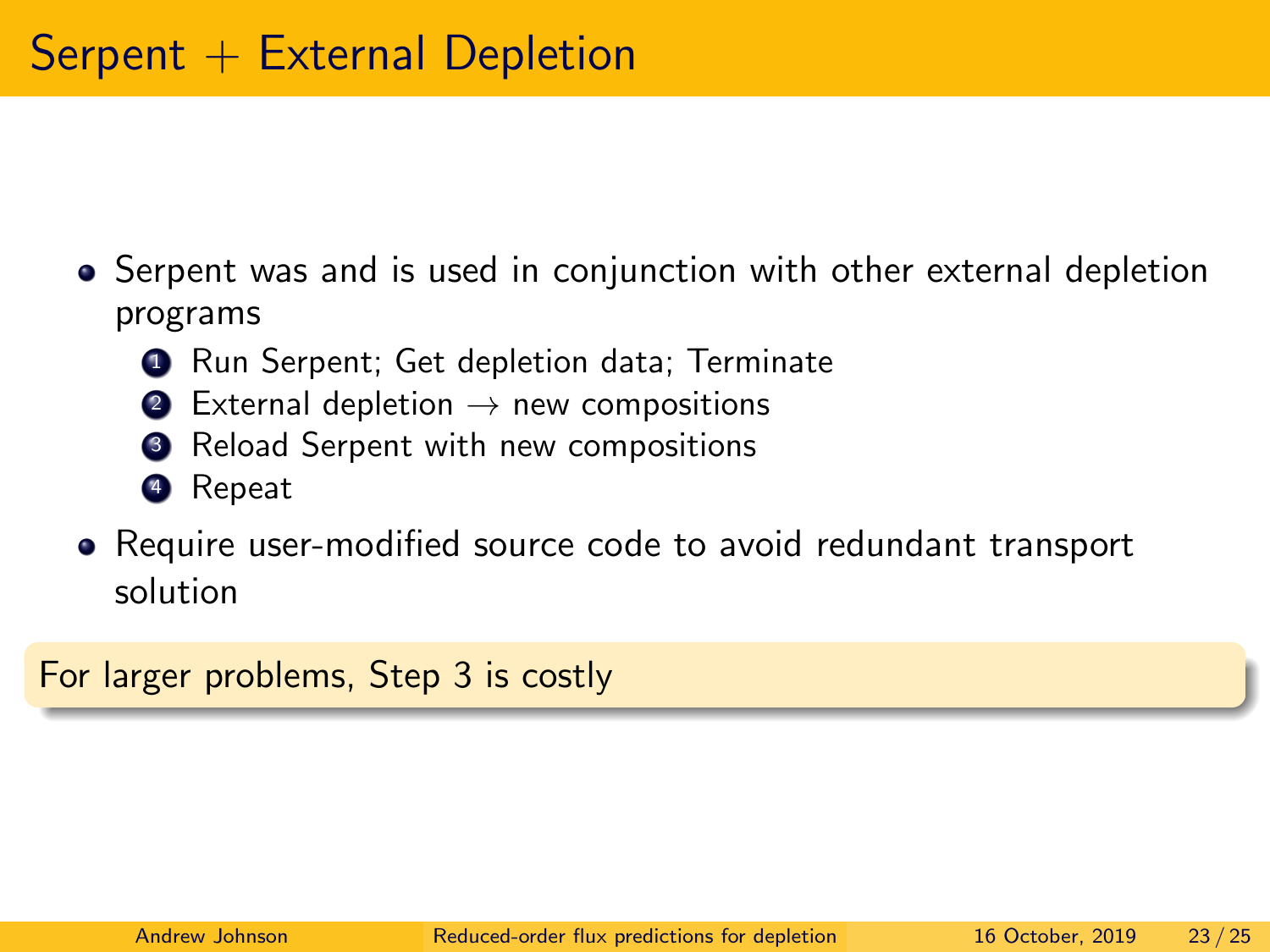- Similar in function to TH interface, but compositions not temperatures
- Avoid modifying Serpent source to ungracefully terminate
- Keep model, cross sections in memory
- Yield depletion matrix, microscopic cross section outputs
- Wait for new compositions before new transport
- **Profit?**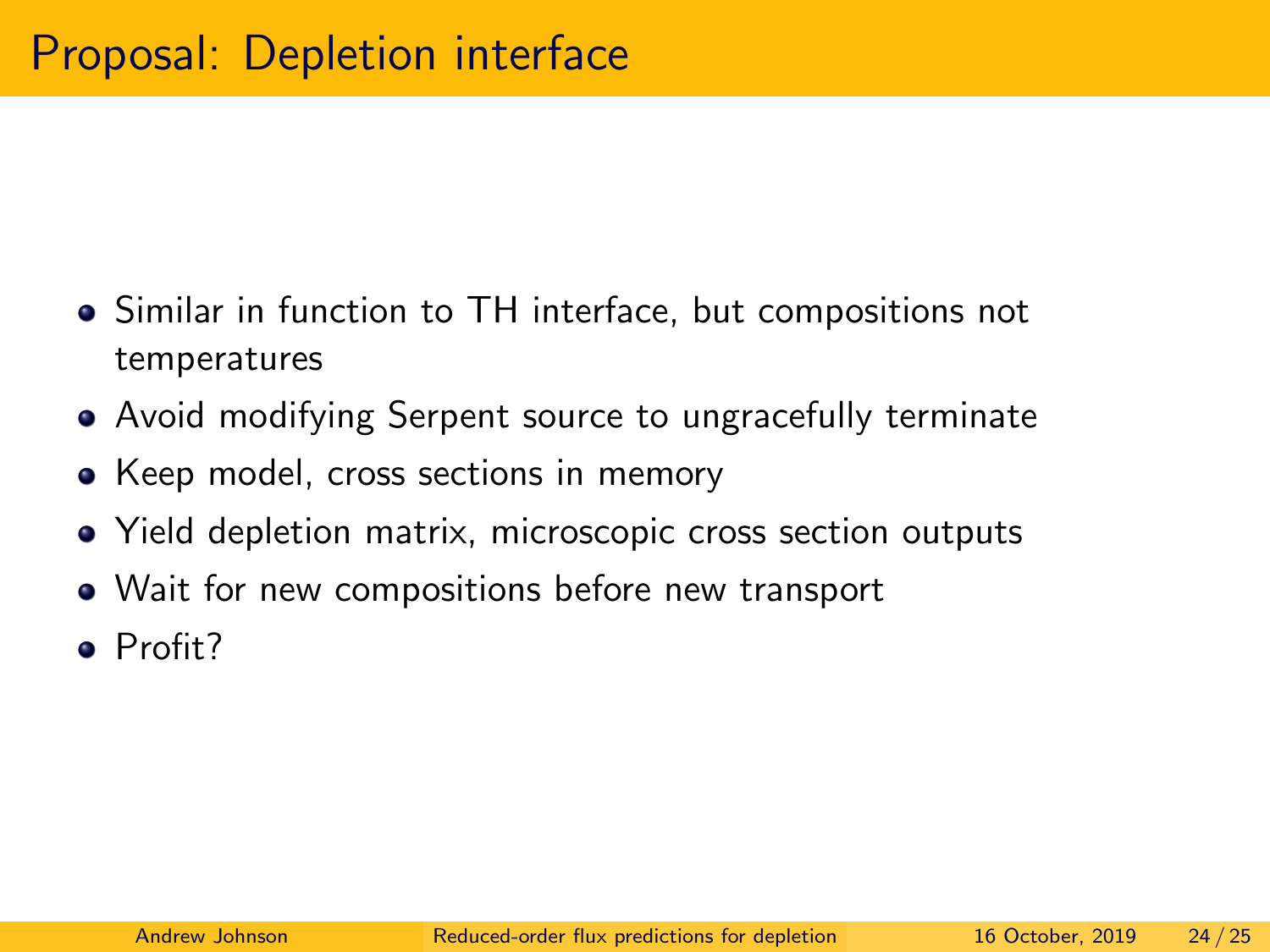#### <span id="page-24-0"></span>Questions?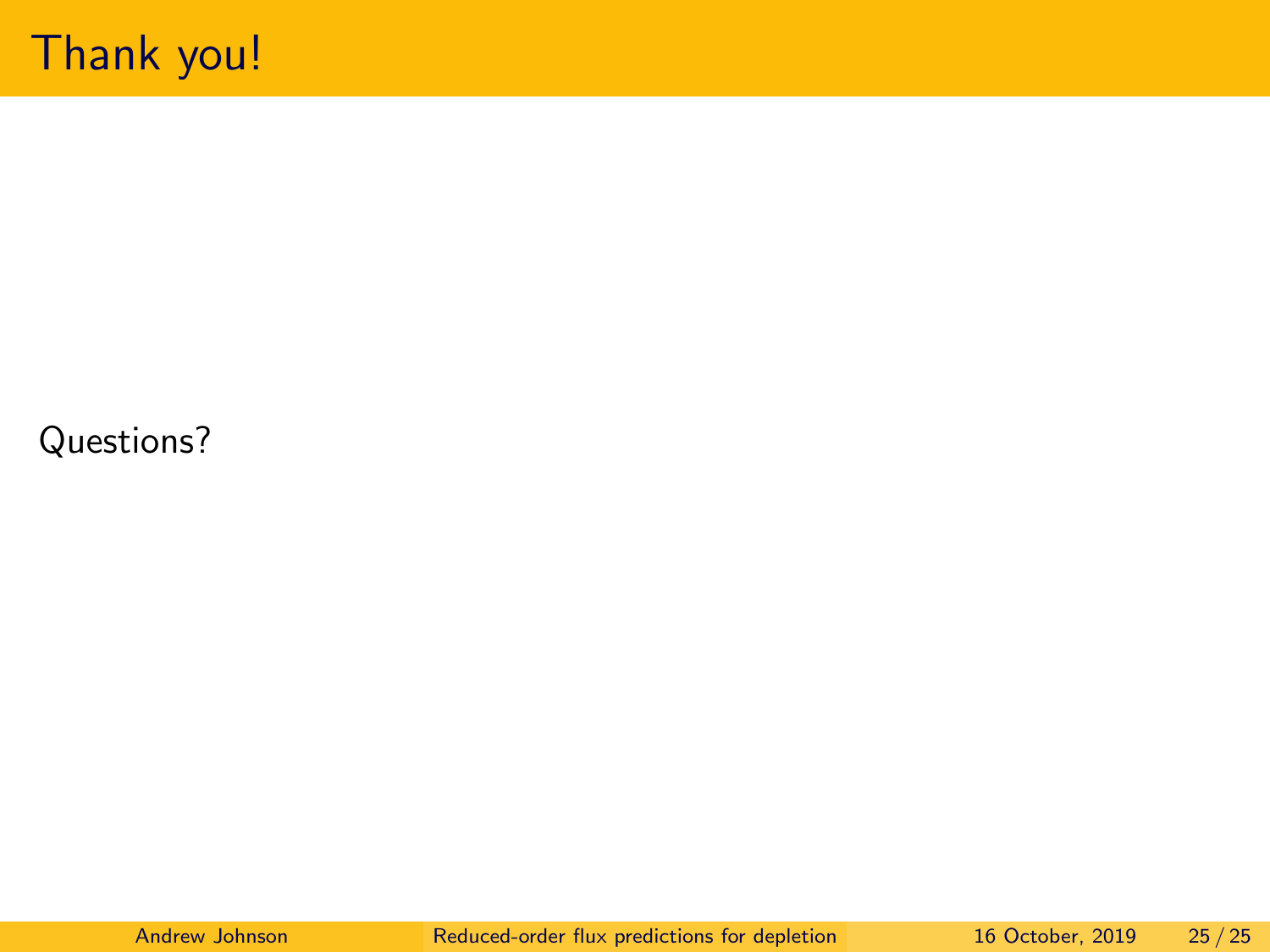

Figure: Beginning- and end-of-step fluxes from Serpent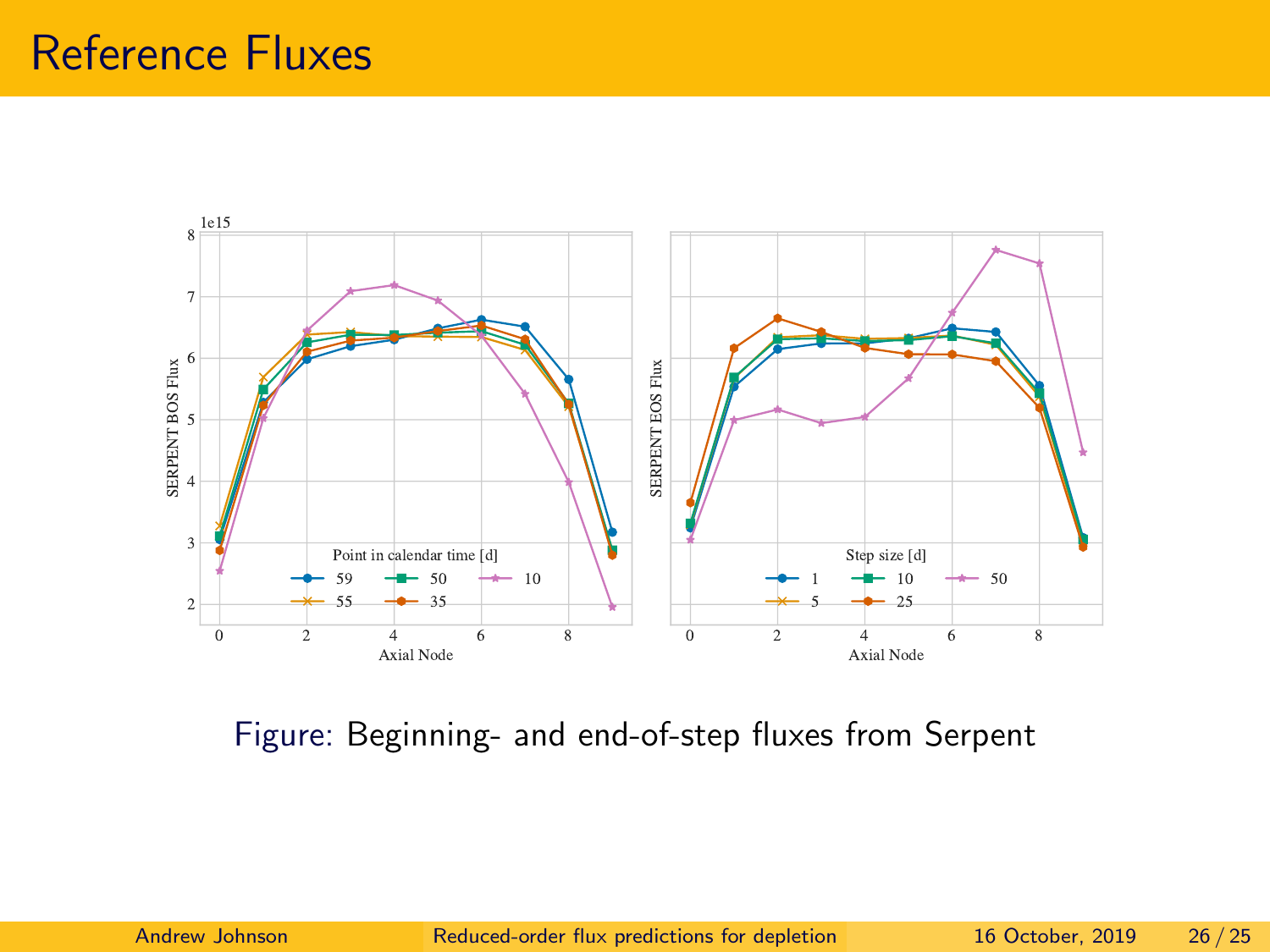#### Error in smaller step sizes



Figure: Error in predicted flux across 1, 5, and 10 day steps

Andrew Johnson [Reduced-order flux predictions for depletion](#page-0-0) 16 October, 2019 27/25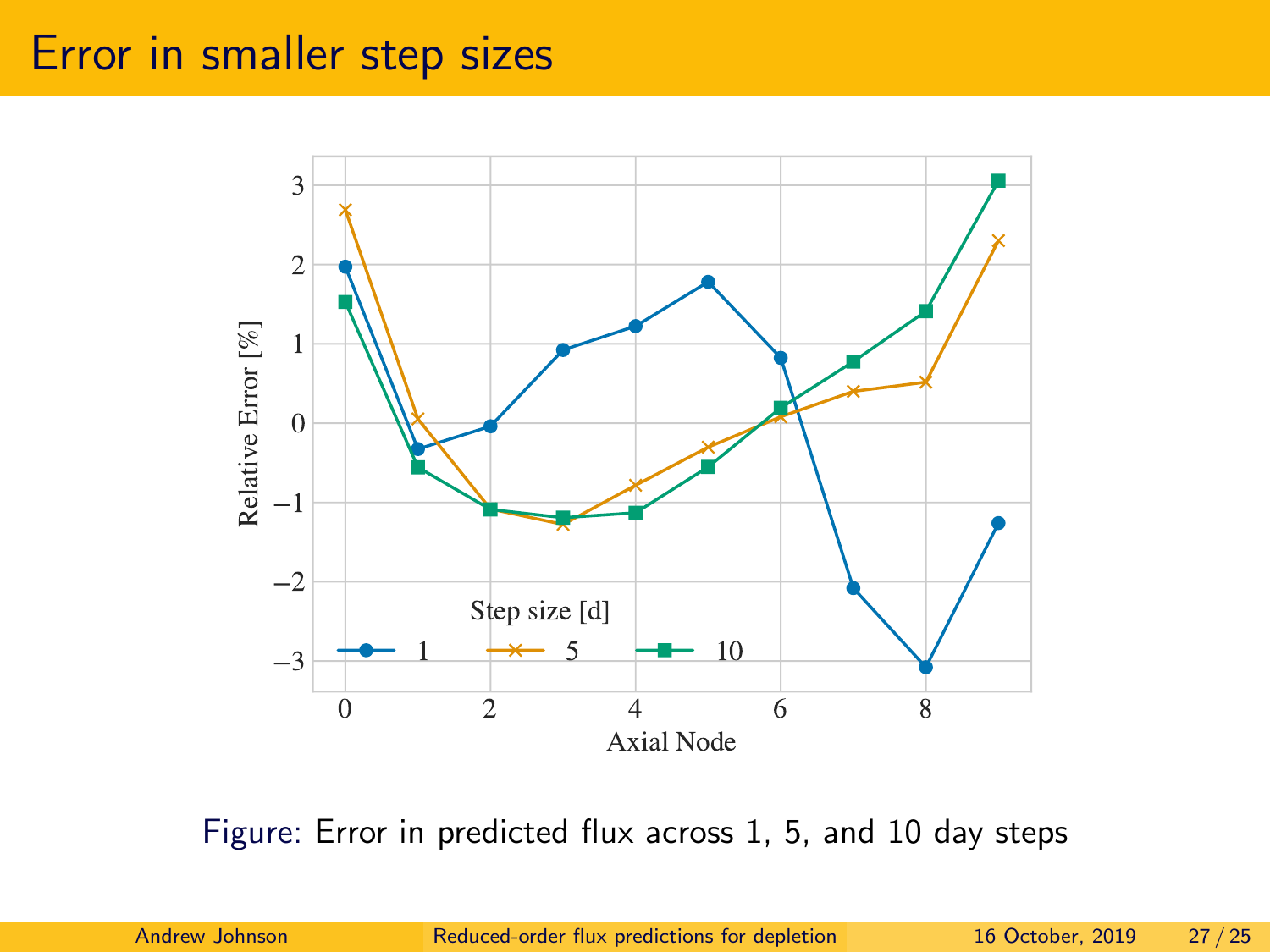### Modes from the fission matrix



Figure: Error to one day step flux for increasing modes and step size